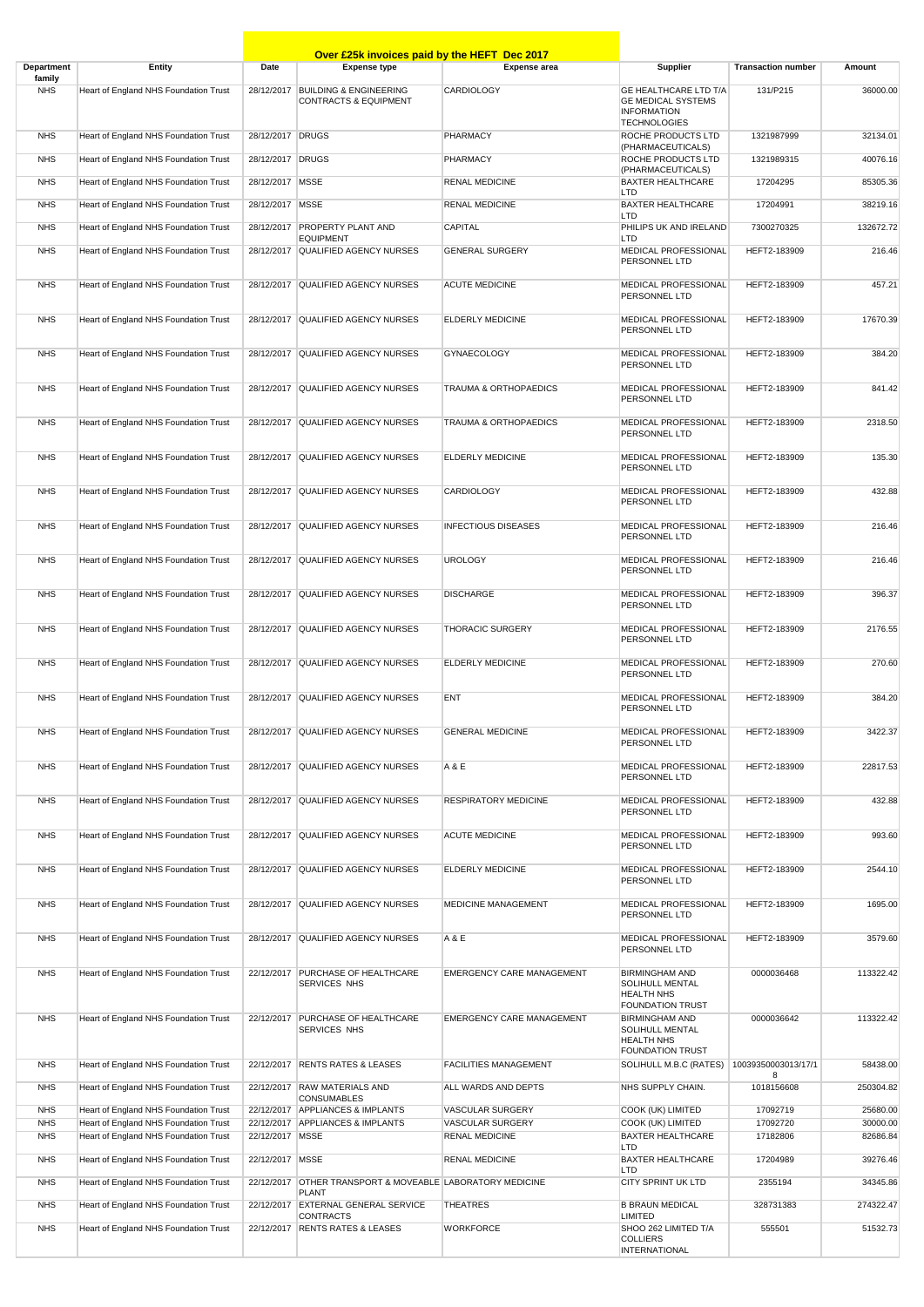| <b>NHS</b>               | Heart of England NHS Foundation Trust                                          |                   | 22/12/2017 RENTS RATES & LEASES                                          | <b>FACILITIES MANAGEMENT</b>                              | <b>BIRMINGHAM CITY</b>                           | 6001348845NDRSUN/            | 89094.00          |
|--------------------------|--------------------------------------------------------------------------------|-------------------|--------------------------------------------------------------------------|-----------------------------------------------------------|--------------------------------------------------|------------------------------|-------------------|
|                          |                                                                                |                   |                                                                          |                                                           | COUNCIL (RATES)                                  | 17/18                        |                   |
| <b>NHS</b>               | Heart of England NHS Foundation Trust                                          |                   | 22/12/2017 RENTS RATES & LEASES                                          | <b>FACILITIES MANAGEMENT</b>                              | <b>BIRMINGHAM CITY</b><br>COUNCIL (RATES)        | 6002939384NDRYAY/<br>17/18   | 150885.00         |
| <b>NHS</b>               | Heart of England NHS Foundation Trust                                          |                   | 22/12/2017 RENTS RATES & LEASES                                          | <b>RENAL MEDICINE</b>                                     | <b>BIRMINGHAM CITY</b>                           | 6004204033NDRSPK/            | 2610.55           |
| <b>NHS</b>               | Heart of England NHS Foundation Trust                                          |                   | 22/12/2017 RENTS RATES & LEASES                                          | <b>WORKFORCE</b>                                          | COUNCIL (RATES)<br><b>BIRMINGHAM CITY</b>        | 17/18<br>6004505326NDRYAA/   | 8494.44           |
|                          |                                                                                |                   |                                                                          |                                                           | COUNCIL (RATES)                                  | 17/18                        |                   |
| <b>NHS</b>               | Heart of England NHS Foundation Trust                                          |                   | 22/12/2017 RENTS RATES & LEASES                                          | <b>RENAL MEDICINE</b>                                     | <b>BIRMINGHAM CITY</b><br><b>COUNCIL (RATES)</b> | 6005014033NDRSUN/<br>17/18   | 2802.15           |
| <b>NHS</b>               | Heart of England NHS Foundation Trust                                          |                   | 22/12/2017 LABORATORY EQUIPMENT                                          | <b>LABORATORY MEDICINE</b>                                | PUBLIC HEALTH                                    | 6305579                      | 360952.81         |
| <b>NHS</b>               | Heart of England NHS Foundation Trust                                          | 22/12/2017 MSSE   |                                                                          | CLIN HAEM / ONCOLOGY                                      | <b>ENGLAND (WAS HPA)</b><br>NHS BLOOD AND        | 638469                       | 25895.96          |
|                          |                                                                                |                   |                                                                          |                                                           | <b>TRANSPLANT (NHSBT)</b>                        |                              |                   |
| <b>NHS</b>               | Heart of England NHS Foundation Trust                                          | 22/12/2017 MSSE   |                                                                          | <b>COMMUNITY NURSING</b>                                  | <b>SCA HYGIENE</b><br><b>PRODUCTS UK LTD</b>     | 6401303836                   | 31017.29          |
| <b>NHS</b>               | Heart of England NHS Foundation Trust                                          |                   | 22/12/2017 PROPERTY PLANT AND<br><b>EQUIPMENT</b>                        | <b>CAPITAL</b>                                            | <b>MEDICAL IMAGING</b><br><b>SYSTEMS</b>         | 72679                        | 61200.00          |
| <b>NHS</b>               | Heart of England NHS Foundation Trust                                          |                   | 22/12/2017 EXTERNAL CONSULTANCY                                          | <b>FINANCE</b>                                            | <b>LIAISON VAT</b>                               | 73382                        | 45467.12          |
| <b>NHS</b>               | Heart of England NHS Foundation Trust                                          |                   | 22/12/2017 PURCHASE OF HEALTHCARE                                        | <b>OBSTETRICS</b>                                         | <b>CONSULTANCY LTD</b><br>SANDWELL + WEST        | 76977                        | 29760.00          |
|                          |                                                                                |                   | <b>SERVICES NHS</b>                                                      |                                                           | <b>BIRMINGHAM HOSPITALS</b>                      |                              |                   |
| <b>NHS</b>               | Heart of England NHS Foundation Trust                                          |                   | 22/12/2017 PURCHASE OF HEALTHCARE                                        | <b>OBSTETRICS</b>                                         | <b>NHS TRUST</b><br>SANDWELL + WEST              | 77089/1                      | 27755.00          |
|                          |                                                                                |                   | <b>SERVICES NHS</b>                                                      |                                                           | <b>BIRMINGHAM HOSPITALS</b>                      |                              |                   |
| <b>NHS</b>               | Heart of England NHS Foundation Trust                                          |                   | 22/12/2017 PURCHASE OF HEALTHCARE                                        | <b>OBSTETRICS</b>                                         | <b>NHS TRUST</b><br>SANDWELL + WEST              | 77194                        | 32652.00          |
|                          |                                                                                |                   | <b>SERVICES NHS</b>                                                      |                                                           | <b>BIRMINGHAM HOSPITALS</b>                      |                              |                   |
| <b>NHS</b>               | Heart of England NHS Foundation Trust                                          |                   | 22/12/2017 PURCHASE OF HEALTHCARE                                        | <b>OBSTETRICS</b>                                         | <b>NHS TRUST</b><br>SANDWELL + WEST              | 77228                        | 29318.00          |
|                          |                                                                                |                   | <b>SERVICES NHS</b>                                                      |                                                           | <b>BIRMINGHAM HOSPITALS</b>                      |                              |                   |
| <b>NHS</b>               | Heart of England NHS Foundation Trust                                          |                   | 22/12/2017 PURCHASE OF HEALTHCARE                                        | <b>OBSTETRICS</b>                                         | <b>NHS TRUST</b><br>SANDWELL + WEST              | 77285                        | 25790.00          |
|                          |                                                                                |                   | <b>SERVICES NHS</b>                                                      |                                                           | <b>BIRMINGHAM HOSPITALS</b>                      |                              |                   |
| <b>NHS</b>               | Heart of England NHS Foundation Trust                                          |                   | 22/12/2017 PURCHASE OF HEALTHCARE                                        | <b>OBSTETRICS</b>                                         | <b>NHS TRUST</b><br>SANDWELL + WEST              | 77373                        | 30283.00          |
|                          |                                                                                |                   | <b>SERVICES NHS</b>                                                      |                                                           | <b>BIRMINGHAM HOSPITALS</b>                      |                              |                   |
| <b>NHS</b>               | Heart of England NHS Foundation Trust                                          |                   | 22/12/2017 PURCHASE OF HEALTHCARE                                        | <b>OBSTETRICS</b>                                         | <b>NHS TRUST</b><br>SANDWELL + WEST              | 77550                        | 26603.00          |
|                          |                                                                                |                   | <b>SERVICES NHS</b>                                                      |                                                           | <b>BIRMINGHAM HOSPITALS</b>                      |                              |                   |
| <b>NHS</b>               | Heart of England NHS Foundation Trust                                          |                   | 22/12/2017 PURCHASE OF HEALTHCARE                                        | <b>OBSTETRICS</b>                                         | <b>NHS TRUST</b><br>SANDWELL + WEST              | 77783                        | 25904.00          |
|                          |                                                                                |                   | SERVICES NHS                                                             |                                                           | <b>BIRMINGHAM HOSPITALS</b>                      |                              |                   |
| <b>NHS</b>               | Heart of England NHS Foundation Trust                                          |                   | 22/12/2017 PURCHASE OF HEALTHCARE                                        | <b>OBSTETRICS</b>                                         | <b>NHS TRUST</b><br>SANDWELL + WEST              | 77845                        | 28378.00          |
|                          |                                                                                |                   | <b>SERVICES NHS</b>                                                      |                                                           | <b>BIRMINGHAM HOSPITALS</b><br><b>NHS TRUST</b>  |                              |                   |
| <b>NHS</b>               | Heart of England NHS Foundation Trust                                          |                   | 22/12/2017 PURCHASE OF HEALTHCARE                                        | <b>OBSTETRICS</b>                                         | SANDWELL + WEST                                  | 77931                        | 26190.00          |
|                          |                                                                                |                   | <b>SERVICES NHS</b>                                                      |                                                           | <b>BIRMINGHAM HOSPITALS</b><br><b>NHS TRUST</b>  |                              |                   |
| <b>NHS</b>               | Heart of England NHS Foundation Trust                                          |                   | 22/12/2017 PURCHASE OF HEALTHCARE                                        | <b>OBSTETRICS</b>                                         | SANDWELL + WEST                                  | 78180                        | 26757.00          |
|                          |                                                                                |                   | <b>SERVICES NHS</b>                                                      |                                                           | <b>BIRMINGHAM HOSPITALS</b><br><b>NHS TRUST</b>  |                              |                   |
| <b>NHS</b>               | Heart of England NHS Foundation Trust                                          |                   | 22/12/2017 PURCHASE OF HEALTHCARE                                        | <b>OBSTETRICS</b>                                         | SANDWELL + WEST                                  | 78223                        | 26622.00          |
|                          |                                                                                |                   | <b>SERVICES NHS</b>                                                      |                                                           | <b>BIRMINGHAM HOSPITALS</b><br><b>NHS TRUST</b>  |                              |                   |
| <b>NHS</b>               | Heart of England NHS Foundation Trust                                          | 22/12/2017 MSSE   |                                                                          | <b>LABORATORY MEDICINE</b>                                | NHS BLOOD AND                                    | 866312                       | 154612.17         |
| <b>NHS</b>               | Heart of England NHS Foundation Trust                                          | 22/12/2017   MSSE |                                                                          | <b>LABORATORY MEDICINE</b>                                | <b>TRANSPLANT (NHSBT)</b><br>NHS BLOOD AND       | 866313                       | 52535.42          |
|                          |                                                                                |                   |                                                                          |                                                           | TRANSPLANT (NHSBT)                               |                              |                   |
| <b>NHS</b>               | Heart of England NHS Foundation Trust                                          | 22/12/2017 DRUGS  |                                                                          | <b>PHARMACY</b>                                           | <b>NOVARTIS</b><br>PHARMACEUTICALS UK            | 91868174                     | 26712.00          |
|                          |                                                                                |                   |                                                                          |                                                           | <b>LTD</b>                                       |                              |                   |
| <b>NHS</b>               | Heart of England NHS Foundation Trust                                          |                   | 22/12/2017 QUALIFIED AGENCY NURSES                                       | <b>THEATRES</b>                                           | <b>FIRSTPOINT</b><br><b>HEALTHCARE LTD</b>       | HEFT2-181035                 | 2021.11           |
| <b>NHS</b>               | Heart of England NHS Foundation Trust                                          |                   | 22/12/2017 QUALIFIED AGENCY NURSES                                       | <b>THORACIC SURGERY</b>                                   | <b>FIRSTPOINT</b>                                | HEFT2-181035                 | 404.48            |
| <b>NHS</b>               | Heart of England NHS Foundation Trust                                          |                   | 22/12/2017 QUALIFIED AGENCY NURSES                                       | <b>GENERAL SURGERY</b>                                    | <b>HEALTHCARE LTD</b><br><b>FIRSTPOINT</b>       | HEFT2-181035                 | 519.41            |
|                          |                                                                                |                   |                                                                          |                                                           | <b>HEALTHCARE LTD</b>                            |                              |                   |
| <b>NHS</b>               | Heart of England NHS Foundation Trust                                          |                   |                                                                          |                                                           |                                                  |                              | 15212.46          |
| <b>NHS</b>               |                                                                                |                   | 22/12/2017 QUALIFIED AGENCY NURSES                                       | <b>THEATRES</b>                                           | <b>FIRSTPOINT</b>                                | HEFT2-181035                 |                   |
|                          | Heart of England NHS Foundation Trust                                          |                   | 22/12/2017 QUALIFIED AGENCY NURSES                                       | <b>RESPIRATORY MEDICINE</b>                               | <b>HEALTHCARE LTD</b><br><b>FIRSTPOINT</b>       | HEFT2-181035                 | 216.42            |
|                          |                                                                                |                   |                                                                          |                                                           | <b>HEALTHCARE LTD</b>                            |                              |                   |
| <b>NHS</b>               | Heart of England NHS Foundation Trust                                          |                   | 22/12/2017 QUALIFIED AGENCY NURSES                                       | <b>THEATRES</b>                                           | <b>FIRSTPOINT</b><br><b>HEALTHCARE LTD</b>       | HEFT2-181035                 | 442.20            |
| <b>NHS</b>               | Heart of England NHS Foundation Trust                                          |                   | 22/12/2017 QUALIFIED AGENCY NURSES                                       | <b>DISCHARGE</b>                                          | <b>FIRSTPOINT</b>                                | HEFT2-181035                 | 593.92            |
| <b>NHS</b>               | Heart of England NHS Foundation Trust                                          |                   | 22/12/2017 QUALIFIED AGENCY NURSES                                       | <b>THERAPIES</b>                                          | <b>HEALTHCARE LTD</b><br><b>FIRSTPOINT</b>       | HEFT2-181035                 | 763.80            |
| <b>NHS</b>               | Heart of England NHS Foundation Trust                                          |                   | 22/12/2017 QUALIFIED AGENCY NURSES                                       | <b>TRAUMA &amp; ORTHOPAEDICS</b>                          | <b>HEALTHCARE LTD</b><br><b>FIRSTPOINT</b>       | HEFT2-181035                 | 324.64            |
|                          |                                                                                |                   |                                                                          |                                                           | <b>HEALTHCARE LTD</b>                            |                              |                   |
| <b>NHS</b>               | Heart of England NHS Foundation Trust                                          |                   | 22/12/2017 QUALIFIED AGENCY NURSES                                       | <b>THEATRES</b>                                           | <b>FIRSTPOINT</b><br><b>HEALTHCARE LTD</b>       | HEFT2-181035                 | 2150.70           |
| <b>NHS</b>               | Heart of England NHS Foundation Trust                                          |                   | 22/12/2017 QUALIFIED AGENCY NURSES                                       | <b>RADIOLOGY</b>                                          | <b>FIRSTPOINT</b>                                | HEFT2-181035                 | 3427.06           |
| <b>NHS</b>               | Heart of England NHS Foundation Trust                                          |                   | 22/12/2017 QUALIFIED AGENCY NURSES                                       | <b>THEATRES</b>                                           | <b>HEALTHCARE LTD</b><br><b>FIRSTPOINT</b>       | HEFT2-181035                 | 4242.53           |
|                          |                                                                                |                   |                                                                          |                                                           | <b>HEALTHCARE LTD</b>                            |                              |                   |
| <b>NHS</b>               | Heart of England NHS Foundation Trust                                          |                   | 22/12/2017 QUALIFIED AGENCY NURSES                                       | <b>OBSTETRICS</b>                                         | <b>FIRSTPOINT</b><br><b>HEALTHCARE LTD</b>       | HEFT2-181035                 | 6803.14           |
| <b>NHS</b>               | Heart of England NHS Foundation Trust                                          |                   | 22/12/2017 QUALIFIED AGENCY NURSES                                       | <b>GENERAL SURGERY</b>                                    | <b>ID MEDICAL</b>                                | HEFT2-183123                 | 202.96            |
| <b>NHS</b>               | Heart of England NHS Foundation Trust                                          |                   | 22/12/2017 QUALIFIED AGENCY NURSES                                       | <b>ELDERLY MEDICINE</b>                                   | <b>ID MEDICAL</b>                                | HEFT2-183123                 | 384.21            |
| <b>NHS</b><br><b>NHS</b> | Heart of England NHS Foundation Trust                                          |                   | 22/12/2017 QUALIFIED AGENCY NURSES<br>22/12/2017 QUALIFIED AGENCY NURSES | <b>DIABETES</b><br><b>CARDIOLOGY</b>                      | <b>ID MEDICAL</b><br><b>ID MEDICAL</b>           | HEFT2-183123<br>HEFT2-183123 | 396.37<br>966.00  |
| <b>NHS</b>               | Heart of England NHS Foundation Trust<br>Heart of England NHS Foundation Trust |                   | 22/12/2017 QUALIFIED AGENCY NURSES                                       | <b>ELDERLY MEDICINE</b>                                   | <b>ID MEDICAL</b>                                | HEFT2-183123                 | 2422.84           |
| <b>NHS</b>               | Heart of England NHS Foundation Trust                                          |                   | 22/12/2017 QUALIFIED AGENCY NURSES                                       | <b>DIABETES</b>                                           | <b>ID MEDICAL</b>                                | HEFT2-183123                 | 396.37            |
| <b>NHS</b>               | Heart of England NHS Foundation Trust                                          |                   | 22/12/2017 QUALIFIED AGENCY NURSES                                       | <b>GENERAL SURGERY</b>                                    | <b>ID MEDICAL</b>                                | HEFT2-183123                 | 396.37            |
| <b>NHS</b><br><b>NHS</b> | Heart of England NHS Foundation Trust<br>Heart of England NHS Foundation Trust |                   | 22/12/2017 QUALIFIED AGENCY NURSES<br>22/12/2017 QUALIFIED AGENCY NURSES | <b>RESPIRATORY MEDICINE</b><br><b>MEDICINE MANAGEMENT</b> | <b>ID MEDICAL</b><br><b>ID MEDICAL</b>           | HEFT2-183123<br>HEFT2-183123 | 429.41<br>715.67  |
| <b>NHS</b>               | Heart of England NHS Foundation Trust                                          |                   | 22/12/2017 QUALIFIED AGENCY NURSES                                       | <b>RESPIRATORY MEDICINE</b>                               | <b>ID MEDICAL</b>                                | HEFT2-183123                 | 938.93            |
| <b>NHS</b>               | Heart of England NHS Foundation Trust                                          |                   | 22/12/2017 QUALIFIED AGENCY NURSES                                       | <b>ELDERLY MEDICINE</b>                                   | <b>ID MEDICAL</b>                                | HEFT2-183123                 | 216.46            |
| <b>NHS</b>               | Heart of England NHS Foundation Trust                                          |                   | 22/12/2017 QUALIFIED AGENCY NURSES                                       | <b>CARDIOLOGY</b>                                         | <b>ID MEDICAL</b>                                | HEFT2-183123                 | 384.21            |
| <b>NHS</b>               | Heart of England NHS Foundation Trust                                          |                   | 22/12/2017 QUALIFIED AGENCY NURSES                                       | <b>TRAUMA &amp; ORTHOPAEDICS</b>                          | <b>ID MEDICAL</b>                                | HEFT2-183123                 | 396.37            |
| <b>NHS</b>               | Heart of England NHS Foundation Trust                                          |                   | 22/12/2017 QUALIFIED AGENCY NURSES                                       | <b>ACUTE MEDICINE</b>                                     | <b>ID MEDICAL</b>                                | HEFT2-183123                 | 622.39            |
| <b>NHS</b>               | Heart of England NHS Foundation Trust                                          |                   | 22/12/2017 QUALIFIED AGENCY NURSES                                       | <b>GENERAL MEDICINE</b>                                   | <b>ID MEDICAL</b>                                | HEFT2-183123                 | 899.66            |
| <b>NHS</b><br><b>NHS</b> | Heart of England NHS Foundation Trust<br>Heart of England NHS Foundation Trust |                   | 22/12/2017 QUALIFIED AGENCY NURSES<br>22/12/2017 QUALIFIED AGENCY NURSES | <b>THORACIC SURGERY</b><br><b>ELDERLY MEDICINE</b>        | <b>ID MEDICAL</b><br><b>ID MEDICAL</b>           | HEFT2-183123<br>HEFT2-183123 | 2919.29<br>384.21 |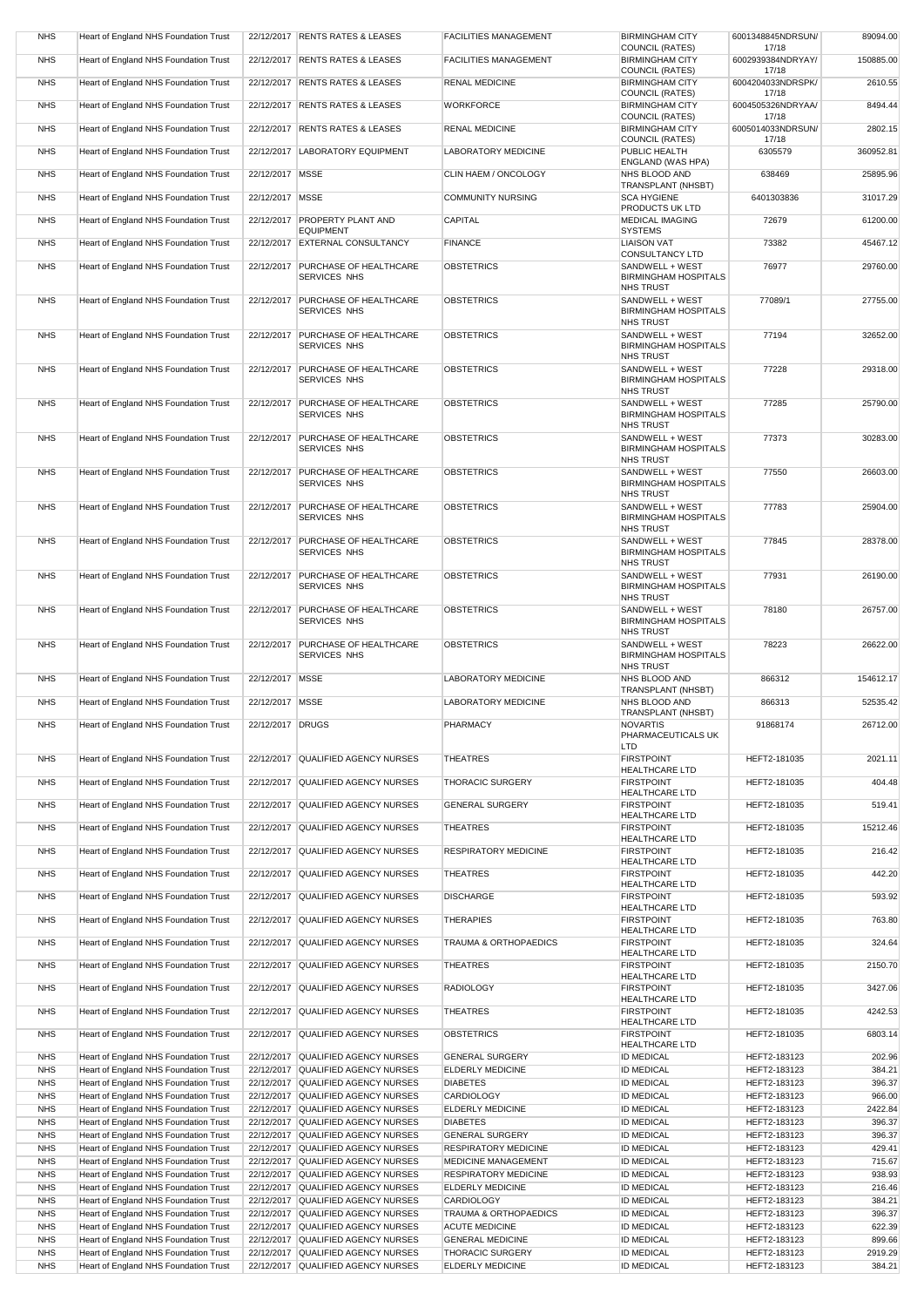| <b>NHS</b> | Heart of England NHS Foundation Trust        |                     | 22/12/2017 QUALIFIED AGENCY NURSES                 | <b>ACUTE MEDICINE</b>            | <b>ID MEDICAL</b>                      | HEFT2-183123                   | 449.13     |
|------------|----------------------------------------------|---------------------|----------------------------------------------------|----------------------------------|----------------------------------------|--------------------------------|------------|
| <b>NHS</b> | Heart of England NHS Foundation Trust        |                     | 22/12/2017 QUALIFIED AGENCY NURSES                 | CLIN HAEM / ONCOLOGY             | <b>ID MEDICAL</b>                      | HEFT2-183123                   | 457.21     |
| <b>NHS</b> | Heart of England NHS Foundation Trust        |                     | 22/12/2017 QUALIFIED AGENCY NURSES                 | <b>ACUTE MEDICINE</b>            | <b>ID MEDICAL</b>                      | HEFT2-183123                   | 622.30     |
| <b>NHS</b> | Heart of England NHS Foundation Trust        |                     | 22/12/2017 QUALIFIED AGENCY NURSES                 | <b>GENERAL SURGERY</b>           | <b>ID MEDICAL</b>                      | HEFT2-183123                   | 673.63     |
| <b>NHS</b> | Heart of England NHS Foundation Trust        |                     | 22/12/2017 QUALIFIED AGENCY NURSES                 | <b>ACUTE MEDICINE</b>            | <b>ID MEDICAL</b>                      | HEFT2-183123                   | 780.58     |
| <b>NHS</b> | Heart of England NHS Foundation Trust        |                     | 22/12/2017 QUALIFIED AGENCY NURSES                 | <b>ENT</b>                       | <b>ID MEDICAL</b>                      | HEFT2-183123                   | 1197.66    |
| <b>NHS</b> | Heart of England NHS Foundation Trust        |                     | 22/12/2017 QUALIFIED AGENCY NURSES                 | <b>CARDIOLOGY</b>                | <b>ID MEDICAL</b>                      | HEFT2-183123                   | 384.21     |
| <b>NHS</b> | Heart of England NHS Foundation Trust        |                     | 22/12/2017 QUALIFIED AGENCY NURSES                 | <b>TRAUMA &amp; ORTHOPAEDICS</b> | <b>ID MEDICAL</b>                      | HEFT2-183123                   | 754.87     |
| <b>NHS</b> | Heart of England NHS Foundation Trust        |                     | 22/12/2017 QUALIFIED AGENCY NURSES                 | <b>ELDERLY MEDICINE</b>          | <b>ID MEDICAL</b>                      | HEFT2-183123                   | 853.59     |
| <b>NHS</b> | Heart of England NHS Foundation Trust        |                     | 22/12/2017 QUALIFIED AGENCY NURSES                 | <b>UROLOGY</b>                   | <b>ID MEDICAL</b>                      | HEFT2-183123                   | 1471.27    |
| <b>NHS</b> | Heart of England NHS Foundation Trust        |                     | 22/12/2017 QUALIFIED AGENCY NURSES                 | <b>RESPIRATORY MEDICINE</b>      | <b>ID MEDICAL</b>                      | HEFT2-183123                   | 2270.25    |
| <b>NHS</b> | Heart of England NHS Foundation Trust        |                     | 22/12/2017 QUALIFIED AGENCY NURSES                 | <b>GENERAL MEDICINE</b>          | <b>ID MEDICAL</b>                      | HEFT2-183123                   | 2676.13    |
| <b>NHS</b> | Heart of England NHS Foundation Trust        |                     | 22/12/2017 QUALIFIED AGENCY NURSES                 | <b>RESPIRATORY MEDICINE</b>      | <b>ID MEDICAL</b>                      | HEFT2-183123                   | 2840.94    |
| <b>NHS</b> | Heart of England NHS Foundation Trust        |                     | 22/12/2017 QUALIFIED AGENCY NURSES                 | <b>STROKE</b>                    | <b>ID MEDICAL</b>                      | HEFT2-183123                   | 3701.19    |
| <b>NHS</b> | Heart of England NHS Foundation Trust        |                     | 22/12/2017 QUALIFIED AGENCY NURSES                 | <b>RADIOLOGY</b>                 | <b>ID MEDICAL</b>                      | HEFT2-183123                   | 4390.52    |
| <b>NHS</b> | Heart of England NHS Foundation Trust        |                     | 22/12/2017 QUALIFIED AGENCY NURSES                 | A & E                            | <b>ID MEDICAL</b>                      | HEFT2-183123                   | 4834.17    |
| <b>NHS</b> | Heart of England NHS Foundation Trust        |                     | 22/12/2017 QUALIFIED AGENCY NURSES                 | <b>ACUTE MEDICINE</b>            | <b>ID MEDICAL</b>                      | HEFT2-183123                   | 5192.21    |
| <b>NHS</b> | <b>Heart of England NHS Foundation Trust</b> |                     | 22/12/2017 QUALIFIED AGENCY NURSES                 | <b>GASTROENTEROLOGY</b>          | <b>ID MEDICAL</b>                      | HEFT2-183123                   | 9966.24    |
| <b>NHS</b> | Heart of England NHS Foundation Trust        |                     | 22/12/2017 QUALIFIED AGENCY NURSES                 | <b>ELDERLY MEDICINE</b>          | <b>ID MEDICAL</b>                      | HEFT2-183123                   | 396.37     |
| <b>NHS</b> | Heart of England NHS Foundation Trust        |                     | 22/12/2017 QUALIFIED AGENCY NURSES                 | <b>DISCHARGE</b>                 | <b>ID MEDICAL</b>                      | HEFT2-183123                   | 432.88     |
| <b>NHS</b> | <b>Heart of England NHS Foundation Trust</b> |                     | 22/12/2017 QUALIFIED AGENCY NURSES                 | A & E                            | <b>ID MEDICAL</b>                      | HEFT2-183123                   | 1181.43    |
| <b>NHS</b> | Heart of England NHS Foundation Trust        |                     | 22/12/2017 QUALIFIED AGENCY NURSES                 | <b>ELDERLY MEDICINE</b>          | <b>ID MEDICAL</b>                      | HEFT2-183123                   | 2042.70    |
| <b>NHS</b> | Heart of England NHS Foundation Trust        |                     | 22/12/2017 QUALIFIED AGENCY NURSES                 | <b>TRAUMA &amp; ORTHOPAEDICS</b> | <b>ID MEDICAL</b>                      | HEFT2-183123                   | 175.90     |
| <b>NHS</b> |                                              |                     |                                                    |                                  |                                        |                                |            |
|            | Heart of England NHS Foundation Trust        |                     | 22/12/2017 QUALIFIED AGENCY NURSES                 | <b>ELDERLY MEDICINE</b>          | <b>ID MEDICAL</b>                      | HEFT2-183123                   | 202.96     |
| <b>NHS</b> | Heart of England NHS Foundation Trust        |                     | 22/12/2017 QUALIFIED AGENCY NURSES                 | <b>TRAUMA &amp; ORTHOPAEDICS</b> | <b>ID MEDICAL</b>                      | HEFT2-183123                   | 216.42     |
| <b>NHS</b> | Heart of England NHS Foundation Trust        |                     | 22/12/2017 QUALIFIED AGENCY NURSES                 | <b>STROKE</b>                    | <b>ID MEDICAL</b>                      | HEFT2-183123                   | 457.21     |
| <b>NHS</b> | Heart of England NHS Foundation Trust        |                     | 22/12/2017 QUALIFIED AGENCY NURSES                 | <b>GENERAL MEDICINE</b>          | <b>ID MEDICAL</b>                      | HEFT2-183123                   | 644.85     |
| <b>NHS</b> | Heart of England NHS Foundation Trust        |                     | 22/12/2017 QUALIFIED AGENCY NURSES                 | <b>GENERAL MEDICINE</b>          | <b>ID MEDICAL</b>                      | HEFT2-183123                   | 1145.81    |
| <b>NHS</b> | Heart of England NHS Foundation Trust        |                     | 22/12/2017 QUALIFIED AGENCY NURSES                 | <b>TRAUMA &amp; ORTHOPAEDICS</b> | MEDICAL PROFESSIONAL                   | HEFT2-183133                   | 384.21     |
|            |                                              |                     |                                                    |                                  | PERSONNEL LTD                          |                                |            |
|            |                                              |                     |                                                    |                                  | MEDICAL PROFESSIONAL                   |                                |            |
| <b>NHS</b> | Heart of England NHS Foundation Trust        |                     | 22/12/2017 QUALIFIED AGENCY NURSES                 | <b>GENERAL SURGERY</b>           | PERSONNEL LTD                          | HEFT2-183133                   | 608.74     |
|            |                                              |                     |                                                    |                                  |                                        |                                |            |
| <b>NHS</b> | Heart of England NHS Foundation Trust        |                     | 22/12/2017 QUALIFIED AGENCY NURSES                 | <b>GASTROENTEROLOGY</b>          | <b>MEDICAL PROFESSIONAL</b>            | HEFT2-183133                   | 4178.71    |
|            |                                              |                     |                                                    |                                  | PERSONNEL LTD                          |                                |            |
|            |                                              |                     |                                                    |                                  |                                        |                                |            |
| <b>NHS</b> | Heart of England NHS Foundation Trust        |                     | 22/12/2017 QUALIFIED AGENCY NURSES                 | <b>DISCHARGE</b>                 | <b>MEDICAL PROFESSIONAL</b>            | HEFT2-183133                   | 384.21     |
|            |                                              |                     |                                                    |                                  | PERSONNEL LTD                          |                                |            |
|            |                                              |                     |                                                    |                                  |                                        |                                |            |
| <b>NHS</b> | Heart of England NHS Foundation Trust        |                     | 22/12/2017 QUALIFIED AGENCY NURSES                 | <b>GENERAL MEDICINE</b>          | MEDICAL PROFESSIONAL                   | HEFT2-183133                   | 3024.95    |
|            |                                              |                     |                                                    |                                  | PERSONNEL LTD                          |                                |            |
|            |                                              |                     |                                                    |                                  |                                        |                                |            |
| <b>NHS</b> | Heart of England NHS Foundation Trust        |                     | 22/12/2017 QUALIFIED AGENCY NURSES                 | <b>CARDIOLOGY</b>                | MEDICAL PROFESSIONAL                   | HEFT2-183133                   | 3130.25    |
|            |                                              |                     |                                                    |                                  | PERSONNEL LTD                          |                                |            |
| <b>NHS</b> |                                              |                     | 22/12/2017 QUALIFIED AGENCY NURSES                 | <b>TRAUMA &amp; ORTHOPAEDICS</b> | MEDICAL PROFESSIONAL                   | HEFT2-183133                   | 216.42     |
|            | Heart of England NHS Foundation Trust        |                     |                                                    |                                  | PERSONNEL LTD                          |                                |            |
|            |                                              |                     |                                                    |                                  |                                        |                                |            |
| <b>NHS</b> | Heart of England NHS Foundation Trust        |                     | 22/12/2017 QUALIFIED AGENCY NURSES                 | <b>ELDERLY MEDICINE</b>          | MEDICAL PROFESSIONAL                   | HEFT2-183133                   | 1208.36    |
|            |                                              |                     |                                                    |                                  | PERSONNEL LTD                          |                                |            |
|            |                                              |                     |                                                    |                                  |                                        |                                |            |
| <b>NHS</b> | Heart of England NHS Foundation Trust        |                     | 22/12/2017 QUALIFIED AGENCY NURSES                 | <b>ELDERLY MEDICINE</b>          | MEDICAL PROFESSIONAL                   | HEFT2-183133                   | 5347.58    |
|            |                                              |                     |                                                    |                                  | PERSONNEL LTD                          |                                |            |
|            |                                              |                     |                                                    |                                  |                                        |                                |            |
| <b>NHS</b> | Heart of England NHS Foundation Trust        |                     | 22/12/2017 QUALIFIED AGENCY NURSES                 | A & E                            | MEDICAL PROFESSIONAL                   | HEFT2-183133                   | 384.21     |
|            |                                              |                     |                                                    |                                  | PERSONNEL LTD                          |                                |            |
| <b>NHS</b> |                                              |                     | 22/12/2017 QUALIFIED AGENCY NURSES                 | <b>MEDICINE MANAGEMENT</b>       | MEDICAL PROFESSIONAL                   | HEFT2-183133                   |            |
|            | Heart of England NHS Foundation Trust        |                     |                                                    |                                  | PERSONNEL LTD                          |                                | 1249.96    |
|            |                                              |                     |                                                    |                                  |                                        |                                |            |
| <b>NHS</b> | Heart of England NHS Foundation Trust        |                     |                                                    | <b>THORACIC SURGERY</b>          | MEDICAL PROFESSIONAL                   | HEFT2-183133                   | 780.58     |
|            |                                              |                     |                                                    |                                  |                                        |                                |            |
|            |                                              |                     | 22/12/2017 QUALIFIED AGENCY NURSES                 |                                  | PERSONNEL LTD                          |                                |            |
|            |                                              |                     |                                                    |                                  |                                        |                                |            |
| <b>NHS</b> | Heart of England NHS Foundation Trust        |                     | 22/12/2017 QUALIFIED AGENCY NURSES                 | <b>ACUTE MEDICINE</b>            | MEDICAL PROFESSIONAL                   | HEFT2-183133                   | 135.30     |
|            |                                              |                     |                                                    |                                  | PERSONNEL LTD                          |                                |            |
|            |                                              |                     |                                                    |                                  |                                        |                                |            |
| <b>NHS</b> | Heart of England NHS Foundation Trust        |                     | 22/12/2017 QUALIFIED AGENCY NURSES                 | <b>ELDERLY MEDICINE</b>          | MEDICAL PROFESSIONAL                   | HEFT2-183133                   | 384.21     |
|            |                                              |                     |                                                    |                                  | PERSONNEL LTD                          |                                |            |
|            |                                              |                     |                                                    |                                  |                                        |                                |            |
| <b>NHS</b> | Heart of England NHS Foundation Trust        |                     | 22/12/2017 QUALIFIED AGENCY NURSES                 | <b>ELDERLY MEDICINE</b>          | <b>MEDICAL PROFESSIONAL</b>            | HEFT2-183133                   | 384.21     |
|            |                                              |                     |                                                    |                                  | PERSONNEL LTD                          |                                |            |
|            |                                              |                     |                                                    |                                  |                                        |                                |            |
| <b>NHS</b> | Heart of England NHS Foundation Trust        |                     | 22/12/2017 QUALIFIED AGENCY NURSES                 | TRAUMA & ORTHOPAEDICS            | MEDICAL PROFESSIONAL                   | HEFT2-183133                   | 10057.87   |
|            |                                              |                     |                                                    |                                  | PERSONNEL LTD                          |                                |            |
| <b>NHS</b> | Heart of England NHS Foundation Trust        |                     | 22/12/2017 QUALIFIED AGENCY NURSES                 | <b>GENERAL SURGERY</b>           | MEDICAL PROFESSIONAL                   | HEFT2-183133                   | 324.64     |
|            |                                              |                     |                                                    |                                  | PERSONNEL LTD                          |                                |            |
|            |                                              |                     |                                                    |                                  |                                        |                                |            |
| <b>NHS</b> | Heart of England NHS Foundation Trust        |                     | 22/12/2017 QUALIFIED AGENCY NURSES                 | <b>DIABETES</b>                  | <b>MEDICAL PROFESSIONAL</b>            | HEFT2-183133                   | 384.21     |
|            |                                              |                     |                                                    |                                  | PERSONNEL LTD                          |                                |            |
|            |                                              |                     |                                                    |                                  |                                        |                                |            |
| <b>NHS</b> | Heart of England NHS Foundation Trust        |                     | 22/12/2017 QUALIFIED AGENCY NURSES                 | <b>RESPIRATORY MEDICINE</b>      | MEDICAL PROFESSIONAL                   | HEFT2-183133                   | 384.21     |
|            |                                              |                     |                                                    |                                  | PERSONNEL LTD                          |                                |            |
| <b>NHS</b> | Heart of England NHS Foundation Trust        |                     |                                                    | <b>ICT</b>                       |                                        | OP/M372072                     |            |
|            |                                              |                     | 22/12/2017 PRINTING STATIONERY &<br><b>POSTAGE</b> |                                  | <b>SCCLTD</b>                          |                                | 33274.80   |
| <b>NHS</b> | <b>Heart of England NHS Foundation Trust</b> | 22/12/2017          | NON HEALTHCARE SERVICES                            | <b>WORKFORCE</b>                 | UNIVERSITY HOSPITAL                    | OP/T064083                     | 40992.00   |
|            |                                              |                     | RECEIVED FROM NHS BODIES                           |                                  | <b>BIRMINGHAM NHS</b>                  |                                |            |
|            |                                              |                     |                                                    |                                  | <b>FOUNDATION TRUST</b>                |                                |            |
| <b>NHS</b> | Heart of England NHS Foundation Trust        |                     | 22/12/2017 NON HEALTHCARE SERVICES                 | <b>WORKFORCE</b>                 | UNIVERSITY HOSPITAL                    | OP/T068101                     | 40992.00   |
|            |                                              |                     | RECEIVED FROM NHS BODIES                           |                                  | <b>BIRMINGHAM NHS</b>                  |                                |            |
|            |                                              |                     |                                                    |                                  | <b>FOUNDATION TRUST</b>                |                                |            |
| <b>NHS</b> | Heart of England NHS Foundation Trust        |                     | 22/12/2017 NON HEALTHCARE SERVICES                 | <b>WORKFORCE</b>                 | UNIVERSITY HOSPITAL                    | OP/T072662                     | 40992.00   |
|            |                                              |                     | <b>RECEIVED FROM NHS BODIES</b>                    |                                  | <b>BIRMINGHAM NHS</b>                  |                                |            |
|            |                                              |                     |                                                    |                                  | <b>FOUNDATION TRUST</b>                |                                |            |
| <b>NHS</b> | Heart of England NHS Foundation Trust        | 21/12/2017   MSSE   |                                                    | SURGERY MANAGEMENT               | <b>ARJO UK LIMITED</b>                 | PAYMENT ON                     | 84000.00   |
|            |                                              |                     |                                                    |                                  |                                        | ACCOUNT 221217                 |            |
| <b>NHS</b> | Heart of England NHS Foundation Trust        | 19/12/2017 TRAINING |                                                    | L&D                              | HM REVENUE AND                         | 068PD000020231708/             | 148136.00  |
|            |                                              |                     |                                                    |                                  | <b>CUSTOMS -</b><br><b>CUMBERNAULD</b> | 19.12.17                       |            |
|            |                                              |                     | 19/12/2017 OTHER CREDITORS CURRENT                 | <b>BALANCE SHEET</b>             | HM REVENUE AND                         |                                | 9708716.90 |
| <b>NHS</b> | Heart of England NHS Foundation Trust        |                     |                                                    |                                  | <b>CUSTOMS -</b><br><b>CUMBERNAULD</b> | 068PD000020231708/<br>19.12.17 |            |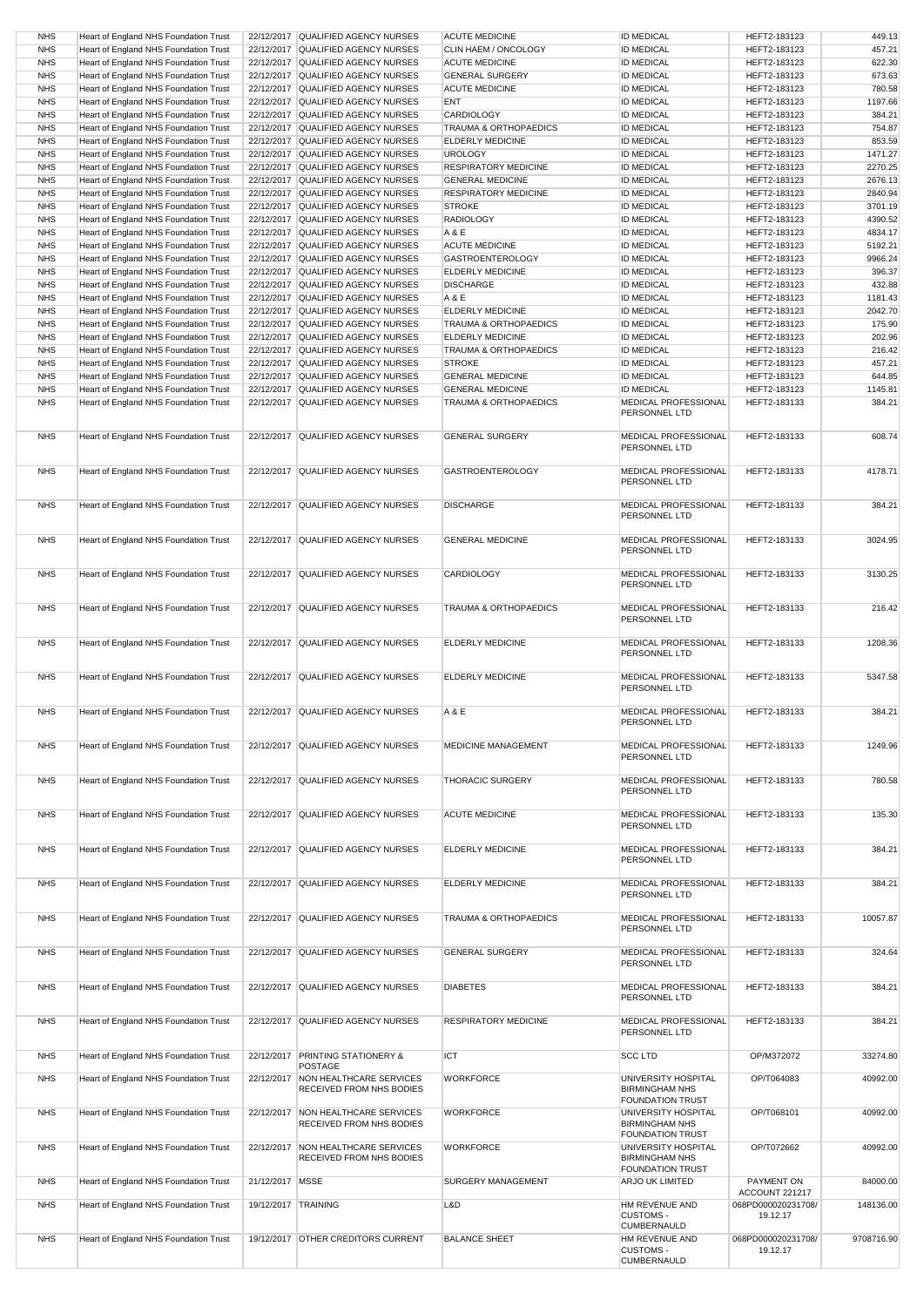| <b>NHS</b>               | Heart of England NHS Foundation Trust                                          |                        | 19/12/2017 OTHER CREDITORS CURRENT                                       | <b>BALANCE SHEET</b>                | <b>CHILDCARE VOUCHERS</b><br><b>LTD</b>                                    | IN162984437                     | 69432.91             |
|--------------------------|--------------------------------------------------------------------------------|------------------------|--------------------------------------------------------------------------|-------------------------------------|----------------------------------------------------------------------------|---------------------------------|----------------------|
| <b>NHS</b>               | Heart of England NHS Foundation Trust                                          | 19/12/2017 MSSE        |                                                                          | <b>SURGERY MANAGEMENT</b>           | <b>ARJO UK LIMITED</b>                                                     | PAYMENT ON                      | 80000.00             |
| <b>NHS</b>               | Heart of England NHS Foundation Trust                                          |                        | 19/12/2017 OTHER ESTABLISHMENT COSTS                                     | <b>GOVERNANCE</b>                   | <b>NHS LITIGATION</b>                                                      | ACCOUNT 081217<br>SICX/00127321 | 2364426.30           |
| <b>NHS</b>               | Heart of England NHS Foundation Trust                                          |                        | 19/12/2017 OTHER ESTABLISHMENT COSTS                                     | <b>GOVERNANCE</b>                   | <b>AUTHORITY</b><br><b>NHS LITIGATION</b>                                  | SICX/00127322                   | 39392.80             |
| <b>NHS</b>               | Heart of England NHS Foundation Trust                                          |                        | 18/12/2017 EXTERNAL GENERAL SERVICE                                      | <b>ICT</b>                          | <b>AUTHORITY</b><br>APOGEE CORPORATION                                     | 783563                          | 396057.60            |
| <b>NHS</b>               | Heart of England NHS Foundation Trust                                          |                        | <b>CONTRACTS</b><br>15/12/2017 OTHER TRANSPORT & MOVEABLE HOTEL SERVICES |                                     | <b>LTD</b><br><b>FRAIKIN ASSETS UK</b>                                     | 026004105                       | 46457.59             |
| <b>NHS</b>               | Heart of England NHS Foundation Trust                                          | 15/12/2017             | <b>PLANT</b><br><b>RAW MATERIALS AND</b>                                 | ALL WARDS AND DEPTS                 | NHS SUPPLY CHAIN.                                                          | 1018151576                      | 262384.33            |
| <b>NHS</b>               | Heart of England NHS Foundation Trust                                          |                        | <b>CONSUMABLES</b><br>15/12/2017 AUDITORS REMUNERATION                   | <b>FINANCE</b>                      | DELOITTE (CONSULTING)                                                      | 1111517470                      | 81450.00             |
|                          |                                                                                |                        |                                                                          |                                     | <b>LTD</b>                                                                 |                                 |                      |
| <b>NHS</b>               | Heart of England NHS Foundation Trust                                          |                        | 15/12/2017 AUDITORS REMUNERATION                                         | <b>FINANCE</b>                      | DELOITTE (CONSULTING)<br><b>LTD</b>                                        | 1111517471                      | 36000.00             |
| <b>NHS</b>               | Heart of England NHS Foundation Trust                                          |                        | 15/12/2017 PROPERTY PLANT AND<br><b>EQUIPMENT</b>                        | <b>CAPITAL</b>                      | <b>SUTTON COLDFIELD</b><br><b>CONSTRUCTION LTD</b>                         | 1298                            | 45738.92             |
| <b>NHS</b>               | Heart of England NHS Foundation Trust                                          | 15/12/2017 DRUGS       |                                                                          | <b>PHARMACY</b>                     | ROCHE PRODUCTS LTD<br>(PHARMACEUTICALS)                                    | 1321985772                      | 41065.92             |
| <b>NHS</b>               | Heart of England NHS Foundation Trust                                          | 15/12/2017             | <b>PURCHASE OF HEALTHCARE</b><br><b>SERVICES NHS</b>                     | OBSTETRICS                          | <b>BIRMINGHAM WOMEN'S</b><br>AND CHILDREN'S NHS<br><b>FOUNDATION TRUST</b> | 15687789                        | 195185.07            |
| <b>NHS</b>               | <b>Heart of England NHS Foundation Trust</b>                                   | 15/12/2017             | <b>PURCHASE OF HEALTHCARE</b><br><b>SERVICES NHS</b>                     | <b>OBSTETRICS</b>                   | <b>BIRMINGHAM WOMEN'S</b><br>AND CHILDREN'S NHS<br><b>FOUNDATION TRUST</b> | 15688669                        | 200648.19            |
| <b>NHS</b>               | Heart of England NHS Foundation Trust                                          |                        | 15/12/2017 EXECUTIVE DIRECTORS                                           | <b>TRUST BOARD</b>                  | <b>BIRMINGHAM WOMEN'S</b><br>AND CHILDREN'S NHS<br><b>FOUNDATION TRUST</b> | 15688683                        | 26745.34             |
| <b>NHS</b>               | Heart of England NHS Foundation Trust                                          |                        | 15/12/2017 LABORATORY EQUIPMENT                                          | <b>OBSTETRICS</b>                   | <b>BIRMINGHAM WOMEN'S</b><br>AND CHILDREN'S NHS<br><b>FOUNDATION TRUST</b> | 15690727                        | 30102.33             |
| <b>NHS</b>               | Heart of England NHS Foundation Trust                                          | 15/12/2017 DRUGS       |                                                                          | <b>PHARMACY</b>                     | <b>BAYER PLC</b>                                                           | 187490695                       | 52440.00             |
| <b>NHS</b>               | Heart of England NHS Foundation Trust                                          | 15/12/2017   MSSE      |                                                                          | CLIN HAEM / ONCOLOGY                | ANTHONY NOLAN TRUST                                                        | 594699                          | 34955.00             |
| <b>NHS</b>               | Heart of England NHS Foundation Trust                                          | 15/12/2017   MSSE      |                                                                          | <b>COMMUNITY NURSING</b>            | <b>SCA HYGIENE</b><br>PRODUCTS UK LTD                                      | 6401292346                      | 33153.92             |
| <b>NHS</b>               | Heart of England NHS Foundation Trust                                          | 15/12/2017   MSSE      |                                                                          | <b>COMMUNITY NURSING</b>            | <b>SCA HYGIENE</b><br>PRODUCTS UK LTD                                      | 6401315755                      | 34156.70             |
| <b>NHS</b>               | Heart of England NHS Foundation Trust                                          |                        | 15/12/2017 EXTERNAL GENERAL SERVICE<br><b>CONTRACTS</b>                  | <b>MEDICINE MANAGEMENT</b>          | NHS SOLIHULL CCG                                                           | 7019700498                      | 28540.28             |
| <b>NHS</b>               | Heart of England NHS Foundation Trust                                          |                        | 15/12/2017 EXTERNAL GENERAL SERVICE<br><b>CONTRACTS</b>                  | <b>MEDICINE MANAGEMENT</b>          | NHS SOLIHULL CCG                                                           | 7019700524                      | 28842.60             |
| <b>NHS</b>               | Heart of England NHS Foundation Trust                                          | 15/12/2017 DRUGS       |                                                                          | <b>PHARMACY</b>                     | AAH PHARMACEUTICALS                                                        | 85267404U                       | 28404.00             |
| <b>NHS</b>               | Heart of England NHS Foundation Trust                                          | 15/12/2017 MSSE        |                                                                          | <b>LABORATORY MEDICINE</b>          | NHS BLOOD AND                                                              | 865577                          | 154612.17            |
| <b>NHS</b>               | <b>Heart of England NHS Foundation Trust</b>                                   | 15/12/2017 MSSE        |                                                                          | <b>LABORATORY MEDICINE</b>          | <b>TRANSPLANT (NHSBT)</b><br>NHS BLOOD AND                                 | 865578                          | 52535.42             |
| <b>NHS</b>               | Heart of England NHS Foundation Trust                                          |                        | 15/12/2017 ADVERTISING & REMOVAL<br><b>EXPENSES</b>                      | <b>DISCHARGE</b>                    | <b>TRANSPLANT (NHSBT)</b><br><b>BIRMINGHAM CITY</b><br><b>COUNCIL</b>      | 9002194930                      | 39463.00             |
| <b>NHS</b>               | Heart of England NHS Foundation Trust                                          |                        | 15/12/2017 RADIOLOGY                                                     | <b>RADIOLOGY</b>                    | <b>ALLIANCE MEDICAL LTD</b>                                                | AML-079021                      | 61852.50             |
| <b>NHS</b>               | Heart of England NHS Foundation Trust                                          |                        | 13/12/2017 CONTRACT HOTEL SERVICES                                       | <b>HOTEL SERVICES</b>               | <b>G4S FACILITIES</b><br>MANAGEMENT (UK) LTD                               | 90231167                        | 877747.37            |
| <b>NHS</b>               | Heart of England NHS Foundation Trust                                          | 8/12/2017              | UTILITIES                                                                | <b>TRUST ENERGY &amp; UTILITIES</b> | <b>EDF ENERGY</b><br><b>CUSTOMERS PLC (WAS</b><br><b>LONDON ENERGY)</b>    | 000003489124                    | 25378.36             |
| <b>NHS</b>               | Heart of England NHS Foundation Trust                                          | 8/12/2017 UTILITIES    |                                                                          | <b>TRUST ENERGY &amp; UTILITIES</b> | <b>EDF ENERGY</b><br><b>CUSTOMERS PLC (WAS</b><br><b>LONDON ENERGY)</b>    | 000003489143                    | 89516.55             |
| <b>NHS</b>               | Heart of England NHS Foundation Trust                                          | 8/12/2017              | <b>RAW MATERIALS AND</b><br><b>CONSUMABLES</b>                           | ALL WARDS AND DEPTS                 | NHS SUPPLY CHAIN.                                                          | 1018147324                      | 286577.60            |
| <b>NHS</b>               | Heart of England NHS Foundation Trust                                          | 8/12/2017              | PURCHASE OF HEALTH CARE<br><b>SERVICES</b>                               | <b>GASTROENTEROLOGY</b>             | VANGUARD<br><b>HEALTHCARE</b><br>SOLUTIONS LIMITED                         | 12809                           | 127089.60            |
| <b>NHS</b>               | Heart of England NHS Foundation Trust                                          | 8/12/2017              | <b>PROPERTY PLANT AND</b><br><b>EQUIPMENT</b>                            | <b>CAPITAL</b>                      | <b>SUTTON COLDFIELD</b><br><b>CONSTRUCTION LTD</b>                         | 1292                            | 38059.48             |
| <b>NHS</b>               | Heart of England NHS Foundation Trust                                          | 8/12/2017              | <b>MSSE</b>                                                              | <b>THEATRES</b>                     | <b>GE MEDICAL SYSTEMS</b><br><b>LTD</b>                                    | 131/P182PB/1                    | 81209.32             |
| <b>NHS</b>               | Heart of England NHS Foundation Trust                                          | 8/12/2017              | <b>DRUGS</b>                                                             | PHARMACY                            | ROCHE PRODUCTS LTD<br>(PHARMACEUTICALS)                                    | 1321984039                      | 27377.28             |
| <b>NHS</b>               | Heart of England NHS Foundation Trust                                          | 8/12/2017              | DRUGS                                                                    | PHARMACY                            | <b>ITH PHARMA LIMITED</b>                                                  | 264227                          | 31272.24             |
| <b>NHS</b>               | Heart of England NHS Foundation Trust                                          | 8/12/2017              | <b>EXTERNAL GENERAL SERVICE</b><br><b>CONTRACTS</b>                      | <b>THEATRES</b>                     | <b>B BRAUN MEDICAL</b><br><b>LIMITED</b>                                   | 328731355                       | 278608.08            |
| <b>NHS</b>               | Heart of England NHS Foundation Trust                                          | 8/12/2017              | <b>LABORATORY EQUIPMENT</b>                                              | <b>LABORATORY MEDICINE</b>          | PUBLIC HEALTH<br>ENGLAND (WAS HPA)                                         | 6296671                         | 360952.81            |
| <b>NHS</b>               | <b>Heart of England NHS Foundation Trust</b>                                   | 8/12/2017              | <b>LABORATORY EQUIPMENT</b>                                              | <b>LABORATORY MEDICINE</b>          | PUBLIC HEALTH<br>ENGLAND (WAS HPA)                                         | 6300607                         | 360952.81            |
| <b>NHS</b>               | <b>Heart of England NHS Foundation Trust</b>                                   | 8/12/2017              | <b>LABORATORY EQUIPMENT</b>                                              | <b>LABORATORY MEDICINE</b>          | <b>ABBOTT LABORATORIES</b><br><b>LTD</b>                                   | 751231925                       | 31309.86             |
| <b>NHS</b>               | <b>Heart of England NHS Foundation Trust</b>                                   | 8/12/2017              | <b>LABORATORY EQUIPMENT</b>                                              | <b>LABORATORY MEDICINE</b>          | <b>ABBOTT LABORATORIES</b><br><b>LTD</b>                                   | 751231925                       | 611.34               |
| <b>NHS</b>               | <b>Heart of England NHS Foundation Trust</b>                                   | 8/12/2017              | <b>LABORATORY EQUIPMENT</b>                                              | LABORATORY MEDICINE                 | <b>ABBOTT LABORATORIES</b><br><b>LTD</b>                                   | 751231925                       | 38329.19             |
| <b>NHS</b>               | Heart of England NHS Foundation Trust                                          | 8/12/2017              | <b>MSSE</b>                                                              | <b>LABORATORY MEDICINE</b>          | <b>ABBOTT LABORATORIES</b><br><b>LTD</b>                                   | 751231925                       | 4842.50              |
| <b>NHS</b>               | Heart of England NHS Foundation Trust                                          | 8/12/2017              | <b>LABORATORY EQUIPMENT</b>                                              | <b>LABORATORY MEDICINE</b>          | <b>ABBOTT LABORATORIES</b><br><b>LTD</b>                                   | 751231925                       | 7198.81              |
| <b>NHS</b>               | <b>Heart of England NHS Foundation Trust</b>                                   | 8/12/2017              | <b>LABORATORY EQUIPMENT</b>                                              | <b>LABORATORY MEDICINE</b>          | <b>ABBOTT LABORATORIES</b><br>LTD                                          | 751231925                       | 129066.10            |
| <b>NHS</b><br><b>NHS</b> | Heart of England NHS Foundation Trust<br>Heart of England NHS Foundation Trust | 8/12/2017<br>8/12/2017 | DRUGS<br><b>PROPERTY PLANT AND</b>                                       | PHARMACY<br>CAPITAL                 | <b>CELGENE LTD</b><br>NHS SUPPLY CHAIN.                                    | 8940136494<br>9058000851        | 25250.40<br>96159.36 |
| <b>NHS</b>               | Heart of England NHS Foundation Trust                                          | 8/12/2017              | <b>EQUIPMENT</b><br><b>PROPERTY PLANT AND</b>                            | CAPITAL                             | NHS SUPPLY CHAIN.                                                          | 9058000853                      | 96159.36             |
| <b>NHS</b>               | Heart of England NHS Foundation Trust                                          | 8/12/2017              | <b>EQUIPMENT</b><br>DRUGS                                                | <b>PHARMACY</b>                     | JANSSEN-CILAG LIMITED                                                      | 930351328                       | 27814.75             |
| <b>NHS</b>               | Heart of England NHS Foundation Trust                                          | 8/12/2017              | DRUGS                                                                    | PHARMACY                            | JANSSEN-CILAG LIMITED                                                      | 930351983                       | 32204.50             |
| <b>NHS</b>               | Heart of England NHS Foundation Trust                                          | 8/12/2017              | DRUGS                                                                    | PHARMACY                            | JANSSEN-CILAG LIMITED                                                      | 930354898                       | 35935.24             |
| <b>NHS</b>               | Heart of England NHS Foundation Trust                                          | 8/12/2017              | <b>RADIOLOGY</b>                                                         | <b>RADIOLOGY</b>                    | ALLIANCE MEDICAL LTD                                                       | AML-077116                      | 65976.00             |
| <b>NHS</b>               | Heart of England NHS Foundation Trust                                          | 8/12/2017              | <b>PROPERTY PLANT AND</b><br><b>EQUIPMENT</b>                            | CAPITAL                             | NETCALL TELECOM<br><b>LIMITED</b>                                          | <b>BILL004573</b>               | 129714.00            |
| <b>NHS</b>               | Heart of England NHS Foundation Trust                                          | 8/12/2017              | <b>QUALIFIED AGENCY NURSES</b>                                           | <b>THORACIC SURGERY</b>             | <b>FIRSTPOINT</b><br><b>HEALTHCARE LTD</b>                                 | HEFT2-179712                    | 808.96               |
| <b>NHS</b>               | Heart of England NHS Foundation Trust                                          | 8/12/2017              | <b>QUALIFIED AGENCY NURSES</b>                                           | <b>THEATRES</b>                     | <b>FIRSTPOINT</b><br><b>HEALTHCARE LTD</b>                                 | HEFT2-179712                    | 756.18               |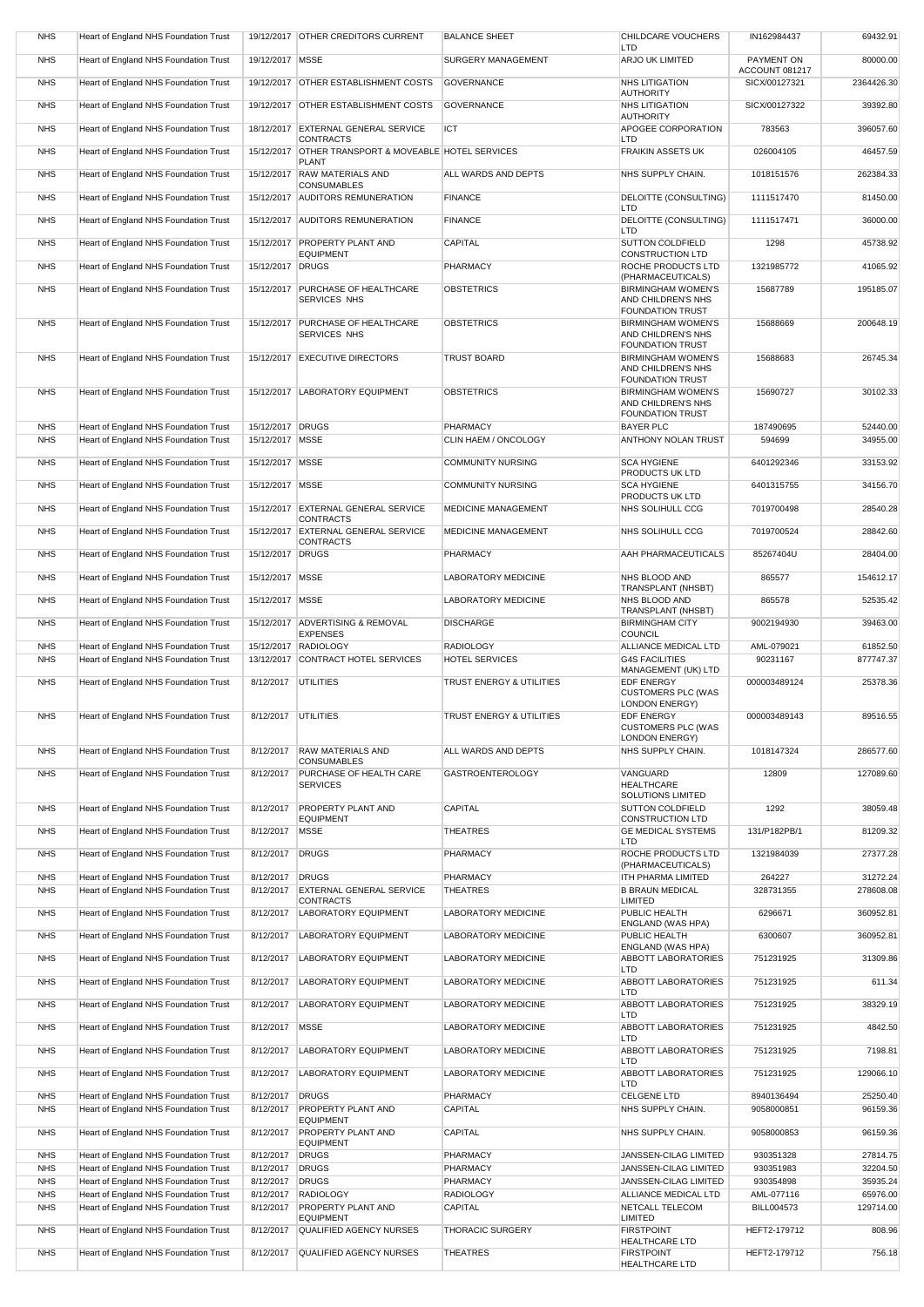| <b>NHS</b> | Heart of England NHS Foundation Trust | 8/12/2017 | QUALIFIED AGENCY NURSES           | <b>OBSTETRICS</b>                | <b>FIRSTPOINT</b>                           | HEFT2-179712 | 13937.68 |
|------------|---------------------------------------|-----------|-----------------------------------|----------------------------------|---------------------------------------------|--------------|----------|
| <b>NHS</b> | Heart of England NHS Foundation Trust | 8/12/2017 | QUALIFIED AGENCY NURSES           | <b>THEATRES</b>                  | <b>HEALTHCARE LTD</b><br><b>FIRSTPOINT</b>  | HEFT2-179712 | 381.90   |
| <b>NHS</b> | Heart of England NHS Foundation Trust | 8/12/2017 | <b>QUALIFIED AGENCY NURSES</b>    | <b>THEATRES</b>                  | <b>HEALTHCARE LTD</b><br><b>FIRSTPOINT</b>  | HEFT2-179712 | 3607.95  |
| <b>NHS</b> | Heart of England NHS Foundation Trust | 8/12/2017 | QUALIFIED AGENCY NURSES           | <b>THEATRES</b>                  | <b>HEALTHCARE LTD</b><br><b>FIRSTPOINT</b>  | HEFT2-179712 | 5557.89  |
| <b>NHS</b> | Heart of England NHS Foundation Trust |           | <b>QUALIFIED AGENCY NURSES</b>    | <b>ENT</b>                       | <b>HEALTHCARE LTD</b><br><b>FIRSTPOINT</b>  | HEFT2-179712 | 861.68   |
|            |                                       | 8/12/2017 |                                   |                                  | <b>HEALTHCARE LTD</b>                       |              |          |
| <b>NHS</b> | Heart of England NHS Foundation Trust | 8/12/2017 | <b>QUALIFIED AGENCY NURSES</b>    | <b>RESPIRATORY MEDICINE</b>      | <b>FIRSTPOINT</b><br><b>HEALTHCARE LTD</b>  | HEFT2-179712 | 370.67   |
| <b>NHS</b> | Heart of England NHS Foundation Trust | 8/12/2017 | <b>QUALIFIED AGENCY NURSES</b>    | <b>THEATRES</b>                  | <b>FIRSTPOINT</b><br><b>HEALTHCARE LTD</b>  | HEFT2-179712 | 763.80   |
| <b>NHS</b> | Heart of England NHS Foundation Trust | 8/12/2017 | <b>QUALIFIED AGENCY NURSES</b>    | <b>THEATRES</b>                  | <b>FIRSTPOINT</b><br><b>HEALTHCARE LTD</b>  | HEFT2-179712 | 1775.05  |
| <b>NHS</b> | Heart of England NHS Foundation Trust | 8/12/2017 | <b>QUALIFIED AGENCY NURSES</b>    | <b>RADIOLOGY</b>                 | <b>FIRSTPOINT</b>                           | HEFT2-179712 | 1929.60  |
| <b>NHS</b> | Heart of England NHS Foundation Trust | 8/12/2017 | <b>QUALIFIED AGENCY NURSES</b>    | <b>THEATRES</b>                  | <b>HEALTHCARE LTD</b><br><b>FIRSTPOINT</b>  | HEFT2-179712 | 8449.16  |
| <b>NHS</b> | Heart of England NHS Foundation Trust | 8/12/2017 | <b>QUALIFIED AGENCY NURSES</b>    | <b>GASTROENTEROLOGY</b>          | <b>HEALTHCARE LTD</b><br><b>ACTON BANKS</b> | HEFT2-181754 | 343.84   |
| <b>NHS</b> | Heart of England NHS Foundation Trust | 8/12/2017 | QUALIFIED AGENCY NURSES           | <b>CARDIOLOGY</b>                | <b>HEALTHCARE</b><br><b>ACTON BANKS</b>     | HEFT2-181754 | 360.73   |
|            |                                       |           |                                   |                                  | <b>HEALTHCARE</b>                           |              |          |
| <b>NHS</b> | Heart of England NHS Foundation Trust | 8/12/2017 | <b>QUALIFIED AGENCY NURSES</b>    | <b>ELDERLY MEDICINE</b>          | <b>ACTON BANKS</b><br><b>HEALTHCARE</b>     | HEFT2-181754 | 360.73   |
| <b>NHS</b> | Heart of England NHS Foundation Trust | 8/12/2017 | QUALIFIED AGENCY NURSES           | <b>RESPIRATORY MEDICINE</b>      | <b>ACTON BANKS</b><br><b>HEALTHCARE</b>     | HEFT2-181754 | 381.01   |
| <b>NHS</b> | Heart of England NHS Foundation Trust | 8/12/2017 | <b>QUALIFIED AGENCY NURSES</b>    | <b>GENERAL SURGERY</b>           | <b>ACTON BANKS</b><br><b>HEALTHCARE</b>     | HEFT2-181754 | 970.65   |
| <b>NHS</b> | Heart of England NHS Foundation Trust | 8/12/2017 | QUALIFIED AGENCY NURSES           | <b>ACUTE MEDICINE</b>            | <b>ACTON BANKS</b>                          | HEFT2-181754 | 360.73   |
| <b>NHS</b> | Heart of England NHS Foundation Trust | 8/12/2017 | QUALIFIED AGENCY NURSES           | <b>ELDERLY MEDICINE</b>          | <b>HEALTHCARE</b><br><b>ACTON BANKS</b>     | HEFT2-181754 | 461.11   |
| <b>NHS</b> | Heart of England NHS Foundation Trust | 8/12/2017 | QUALIFIED AGENCY NURSES           | <b>GENERAL SURGERY</b>           | <b>HEALTHCARE</b><br><b>ACTON BANKS</b>     | HEFT2-181754 | 820.69   |
| <b>NHS</b> | Heart of England NHS Foundation Trust | 8/12/2017 | QUALIFIED AGENCY NURSES           | <b>ELDERLY MEDICINE</b>          | <b>HEALTHCARE</b><br><b>ACTON BANKS</b>     | HEFT2-181754 | 901.91   |
| <b>NHS</b> | Heart of England NHS Foundation Trust |           | QUALIFIED AGENCY NURSES           | <b>STROKE</b>                    | <b>HEALTHCARE</b><br><b>ACTON BANKS</b>     | HEFT2-181754 | 981.87   |
|            |                                       | 8/12/2017 |                                   |                                  | <b>HEALTHCARE</b>                           |              |          |
| <b>NHS</b> | Heart of England NHS Foundation Trust | 8/12/2017 | QUALIFIED AGENCY NURSES           | <b>THORACIC SURGERY</b>          | <b>ACTON BANKS</b><br><b>HEALTHCARE</b>     | HEFT2-181754 | 2435.06  |
| <b>NHS</b> | Heart of England NHS Foundation Trust |           | 8/12/2017 QUALIFIED AGENCY NURSES | <b>GYNAECOLOGY</b>               | <b>ACTON BANKS</b><br><b>HEALTHCARE</b>     | HEFT2-181754 | 330.31   |
| <b>NHS</b> | Heart of England NHS Foundation Trust |           | 8/12/2017 QUALIFIED AGENCY NURSES | <b>RESPIRATORY MEDICINE</b>      | <b>ACTON BANKS</b><br><b>HEALTHCARE</b>     | HEFT2-181754 | 671.89   |
| <b>NHS</b> | Heart of England NHS Foundation Trust | 8/12/2017 | QUALIFIED AGENCY NURSES           | <b>TRAUMA &amp; ORTHOPAEDICS</b> | <b>ACTON BANKS</b><br><b>HEALTHCARE</b>     | HEFT2-181754 | 1140.86  |
| <b>NHS</b> | Heart of England NHS Foundation Trust | 8/12/2017 | QUALIFIED AGENCY NURSES           | <b>TRAUMA &amp; ORTHOPAEDICS</b> | <b>ACTON BANKS</b>                          | HEFT2-181754 | 1210.73  |
| <b>NHS</b> | Heart of England NHS Foundation Trust | 8/12/2017 | QUALIFIED AGENCY NURSES           | <b>ACUTE MEDICINE</b>            | <b>HEALTHCARE</b><br><b>ACTON BANKS</b>     | HEFT2-181754 | 4278.21  |
| <b>NHS</b> | Heart of England NHS Foundation Trust | 8/12/2017 | QUALIFIED AGENCY NURSES           | <b>TRAUMA &amp; ORTHOPAEDICS</b> | <b>HEALTHCARE</b><br><b>ACTON BANKS</b>     | HEFT2-181754 | 330.31   |
| <b>NHS</b> | Heart of England NHS Foundation Trust | 8/12/2017 | <b>QUALIFIED AGENCY NURSES</b>    | <b>GENERAL MEDICINE</b>          | <b>HEALTHCARE</b><br><b>ACTON BANKS</b>     | HEFT2-181754 | 589.64   |
| <b>NHS</b> | Heart of England NHS Foundation Trust | 8/12/2017 | QUALIFIED AGENCY NURSES           | <b>ELDERLY MEDICINE</b>          | <b>HEALTHCARE</b><br><b>ACTON BANKS</b>     | HEFT2-181754 | 2526.26  |
|            |                                       |           |                                   |                                  | <b>HEALTHCARE</b>                           |              |          |
| <b>NHS</b> | Heart of England NHS Foundation Trust | 8/12/2017 | <b>QUALIFIED AGENCY NURSES</b>    | <b>ELDERLY MEDICINE</b>          | <b>ACTON BANKS</b><br><b>HEALTHCARE</b>     | HEFT2-181754 | 180.35   |
| <b>NHS</b> | Heart of England NHS Foundation Trust | 8/12/2017 | QUALIFIED AGENCY NURSES           | <b>DISCHARGE</b>                 | <b>ACTON BANKS</b><br><b>HEALTHCARE</b>     | HEFT2-181754 | 320.17   |
| <b>NHS</b> | Heart of England NHS Foundation Trust | 8/12/2017 | <b>QUALIFIED AGENCY NURSES</b>    | <b>DISCHARGE</b>                 | <b>ACTON BANKS</b><br><b>HEALTHCARE</b>     | HEFT2-181754 | 552.35   |
| <b>NHS</b> | Heart of England NHS Foundation Trust | 8/12/2017 | <b>QUALIFIED AGENCY NURSES</b>    | <b>STROKE</b>                    | <b>ACTON BANKS</b><br><b>HEALTHCARE</b>     | HEFT2-181754 | 270.53   |
| <b>NHS</b> | Heart of England NHS Foundation Trust | 8/12/2017 | <b>QUALIFIED AGENCY NURSES</b>    | <b>STROKE</b>                    | <b>ACTON BANKS</b>                          | HEFT2-181754 | 414.81   |
| <b>NHS</b> | Heart of England NHS Foundation Trust | 8/12/2017 | QUALIFIED AGENCY NURSES           | <b>ACUTE MEDICINE</b>            | <b>HEALTHCARE</b><br><b>ACTON BANKS</b>     | HEFT2-181754 | 510.66   |
| <b>NHS</b> | Heart of England NHS Foundation Trust | 8/12/2017 | <b>QUALIFIED AGENCY NURSES</b>    | <b>ELDERLY MEDICINE</b>          | <b>HEALTHCARE</b><br><b>ACTON BANKS</b>     | HEFT2-181754 | 320.17   |
| <b>NHS</b> | Heart of England NHS Foundation Trust | 8/12/2017 | QUALIFIED AGENCY NURSES           | <b>RESPIRATORY MEDICINE</b>      | <b>HEALTHCARE</b><br><b>ACTON BANKS</b>     | HEFT2-181754 | 381.01   |
| <b>NHS</b> | Heart of England NHS Foundation Trust | 8/12/2017 | QUALIFIED AGENCY NURSES           | <b>ENT</b>                       | <b>HEALTHCARE</b><br><b>ACTON BANKS</b>     | HEFT2-181754 | 417.08   |
|            |                                       |           |                                   |                                  | <b>HEALTHCARE</b>                           |              |          |
| <b>NHS</b> | Heart of England NHS Foundation Trust | 8/12/2017 | QUALIFIED AGENCY NURSES           | <b>TRAUMA &amp; ORTHOPAEDICS</b> | <b>ACTON BANKS</b><br><b>HEALTHCARE</b>     | HEFT2-181754 | 838.82   |
| <b>NHS</b> | Heart of England NHS Foundation Trust | 8/12/2017 | <b>QUALIFIED AGENCY NURSES</b>    | <b>ELDERLY MEDICINE</b>          | <b>ACTON BANKS</b><br><b>HEALTHCARE</b>     | HEFT2-181754 | 1201.70  |
| <b>NHS</b> | Heart of England NHS Foundation Trust | 8/12/2017 | QUALIFIED AGENCY NURSES           | <b>GENERAL MEDICINE</b>          | <b>ACTON BANKS</b><br><b>HEALTHCARE</b>     | HEFT2-181754 | 2648.11  |
| <b>NHS</b> | Heart of England NHS Foundation Trust | 8/12/2017 | QUALIFIED AGENCY NURSES           | <b>TRAUMA &amp; ORTHOPAEDICS</b> | MEDICAL PROFESSIONAL<br>PERSONNEL LTD       | HEFT2-181757 | 316.55   |
| NHS        | Heart of England NHS Foundation Trust |           | 8/12/2017 QUALIFIED AGENCY NURSES | <b>DISCHARGE</b>                 | <b>MEDICAL PROFESSIONAL</b>                 | HEFT2-181757 | 396.37   |
|            |                                       |           |                                   |                                  | PERSONNEL LTD                               |              |          |
| <b>NHS</b> | Heart of England NHS Foundation Trust |           | 8/12/2017 QUALIFIED AGENCY NURSES | ELDERLY MEDICINE                 | MEDICAL PROFESSIONAL                        | HEFT2-181757 | 519.45   |
|            |                                       |           |                                   |                                  | PERSONNEL LTD                               |              |          |
| <b>NHS</b> | Heart of England NHS Foundation Trust |           | 8/12/2017 QUALIFIED AGENCY NURSES | <b>ELDERLY MEDICINE</b>          | MEDICAL PROFESSIONAL<br>PERSONNEL LTD       | HEFT2-181757 | 817.08   |
| <b>NHS</b> | Heart of England NHS Foundation Trust |           | 8/12/2017 QUALIFIED AGENCY NURSES | <b>ENT</b>                       | MEDICAL PROFESSIONAL                        | HEFT2-181757 | 1670.67  |
|            |                                       |           |                                   |                                  | PERSONNEL LTD                               |              |          |
| <b>NHS</b> | Heart of England NHS Foundation Trust | 8/12/2017 | QUALIFIED AGENCY NURSES           | <b>UROLOGY</b>                   | <b>MEDICAL PROFESSIONAL</b>                 | HEFT2-181757 | 216.42   |
|            |                                       |           |                                   |                                  | PERSONNEL LTD                               |              |          |
| <b>NHS</b> | Heart of England NHS Foundation Trust |           | 8/12/2017 QUALIFIED AGENCY NURSES | <b>THORACIC SURGERY</b>          | MEDICAL PROFESSIONAL<br>PERSONNEL LTD       | HEFT2-181757 | 600.66   |
| <b>NHS</b> | Heart of England NHS Foundation Trust |           | 8/12/2017 QUALIFIED AGENCY NURSES | ELDERLY MEDICINE                 | MEDICAL PROFESSIONAL                        | HEFT2-181757 | 683.46   |
|            |                                       |           |                                   |                                  | PERSONNEL LTD                               |              |          |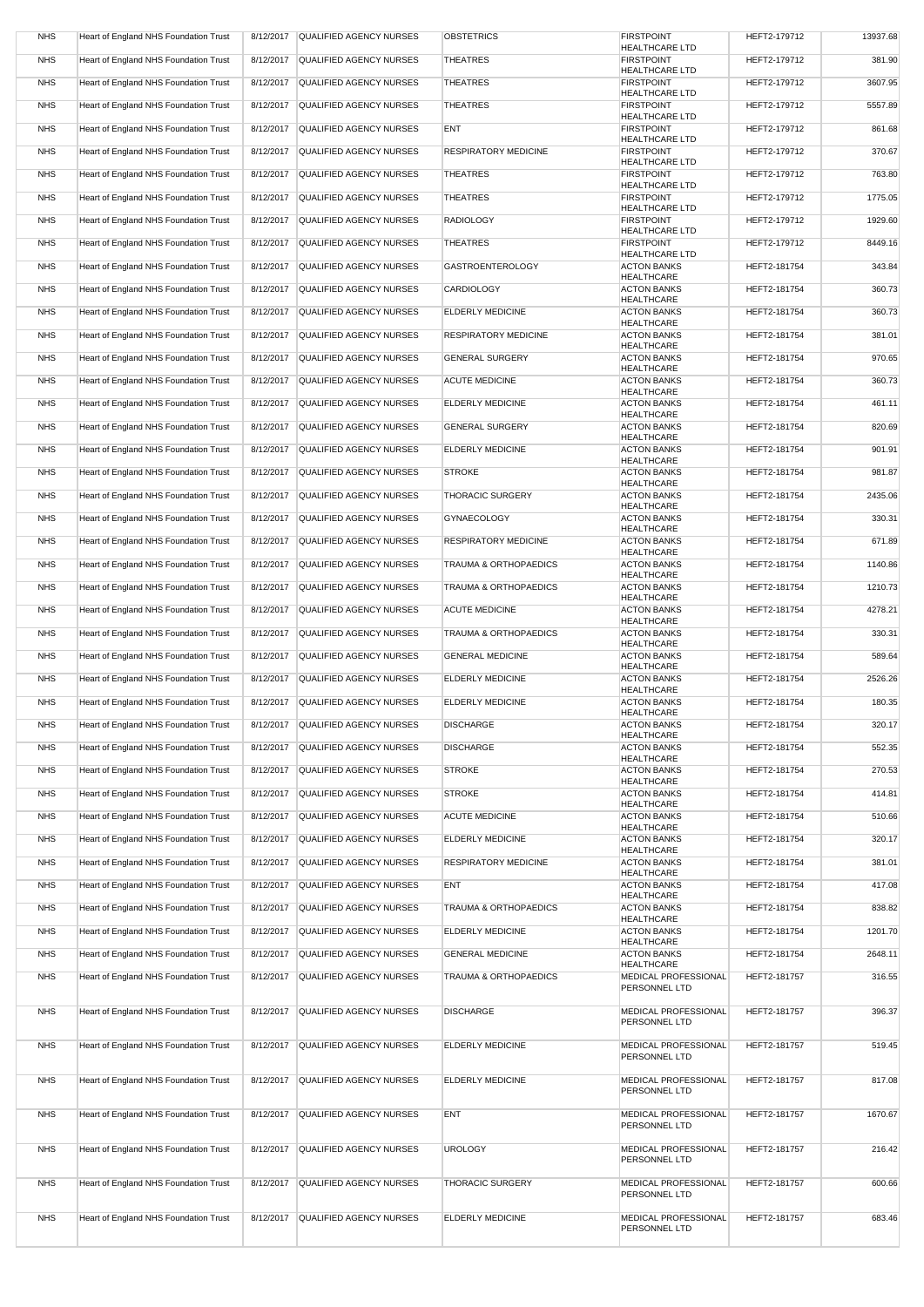|            |                                              |                       |                                                        | <b>ACUTE MEDICINE</b>               |                                                      |                     |           |
|------------|----------------------------------------------|-----------------------|--------------------------------------------------------|-------------------------------------|------------------------------------------------------|---------------------|-----------|
| <b>NHS</b> | Heart of England NHS Foundation Trust        | 8/12/2017             | QUALIFIED AGENCY NURSES                                |                                     | <b>MEDICAL PROFESSIONAL</b><br>PERSONNEL LTD         | HEFT2-181757        | 1490.40   |
| <b>NHS</b> | Heart of England NHS Foundation Trust        | 8/12/2017             | QUALIFIED AGENCY NURSES                                | <b>ELDERLY MEDICINE</b>             | MEDICAL PROFESSIONAL                                 | HEFT2-181757        | 16313.15  |
|            |                                              |                       |                                                        |                                     | PERSONNEL LTD                                        |                     |           |
| <b>NHS</b> | Heart of England NHS Foundation Trust        |                       | 8/12/2017 QUALIFIED AGENCY NURSES                      | <b>ACUTE MEDICINE</b>               | <b>MEDICAL PROFESSIONAL</b>                          | HEFT2-181757        | 384.21    |
|            |                                              |                       |                                                        |                                     | PERSONNEL LTD                                        |                     |           |
| <b>NHS</b> | Heart of England NHS Foundation Trust        | 8/12/2017             | <b>QUALIFIED AGENCY NURSES</b>                         | <b>DIABETES</b>                     | MEDICAL PROFESSIONAL                                 | HEFT2-181757        | 384.21    |
|            |                                              |                       |                                                        |                                     | PERSONNEL LTD                                        |                     |           |
| <b>NHS</b> | Heart of England NHS Foundation Trust        | 8/12/2017             | <b>QUALIFIED AGENCY NURSES</b>                         | <b>GYNAECOLOGY</b>                  | MEDICAL PROFESSIONAL                                 | HEFT2-181757        | 384.21    |
|            |                                              |                       |                                                        |                                     | PERSONNEL LTD                                        |                     |           |
| <b>NHS</b> | Heart of England NHS Foundation Trust        | 8/12/2017             | QUALIFIED AGENCY NURSES                                | <b>CARDIOLOGY</b>                   | MEDICAL PROFESSIONAL                                 | HEFT2-181757        | 780.57    |
|            |                                              |                       |                                                        |                                     | PERSONNEL LTD                                        |                     |           |
| <b>NHS</b> | Heart of England NHS Foundation Trust        |                       | 8/12/2017 QUALIFIED AGENCY NURSES                      | <b>RESPIRATORY MEDICINE</b>         | MEDICAL PROFESSIONAL                                 | HEFT2-181757        | 384.21    |
|            |                                              |                       |                                                        |                                     | PERSONNEL LTD                                        |                     |           |
| <b>NHS</b> | Heart of England NHS Foundation Trust        | 8/12/2017             | QUALIFIED AGENCY NURSES                                | <b>GASTROENTEROLOGY</b>             | <b>MEDICAL PROFESSIONAL</b><br>PERSONNEL LTD         | HEFT2-181757        | 1059.58   |
|            |                                              |                       |                                                        |                                     |                                                      |                     |           |
| <b>NHS</b> | Heart of England NHS Foundation Trust        | 8/12/2017             | <b>QUALIFIED AGENCY NURSES</b>                         | <b>INFECTIOUS DISEASES</b>          | MEDICAL PROFESSIONAL<br>PERSONNEL LTD                | HEFT2-181757        | 216.42    |
|            |                                              |                       |                                                        |                                     |                                                      |                     |           |
| <b>NHS</b> | Heart of England NHS Foundation Trust        | 8/12/2017             | <b>QUALIFIED AGENCY NURSES</b>                         | <b>ELDERLY MEDICINE</b>             | MEDICAL PROFESSIONAL<br>PERSONNEL LTD                | HEFT2-181757        | 384.21    |
| <b>NHS</b> | Heart of England NHS Foundation Trust        | 8/12/2017             | QUALIFIED AGENCY NURSES                                | <b>GENERAL SURGERY</b>              | MEDICAL PROFESSIONAL                                 | HEFT2-181757        | 600.63    |
|            |                                              |                       |                                                        |                                     | PERSONNEL LTD                                        |                     |           |
| <b>NHS</b> | <b>Heart of England NHS Foundation Trust</b> |                       | 8/12/2017 QUALIFIED AGENCY NURSES                      | A & E                               | <b>MEDICAL PROFESSIONAL</b>                          | HEFT2-181757        | 6901.89   |
|            |                                              |                       |                                                        |                                     | PERSONNEL LTD                                        |                     |           |
| <b>NHS</b> | Heart of England NHS Foundation Trust        | 8/12/2017             | QUALIFIED AGENCY NURSES                                | <b>RESPIRATORY MEDICINE</b>         | MEDICAL PROFESSIONAL                                 | HEFT2-181757        | 768.41    |
|            |                                              |                       |                                                        |                                     | PERSONNEL LTD                                        |                     |           |
| <b>NHS</b> | Heart of England NHS Foundation Trust        |                       | 8/12/2017 QUALIFIED AGENCY NURSES                      | <b>RENAL MEDICINE</b>               | MEDICAL PROFESSIONAL                                 | HEFT2-181757        | 1201.29   |
|            |                                              |                       |                                                        |                                     | PERSONNEL LTD                                        |                     |           |
| <b>NHS</b> | Heart of England NHS Foundation Trust        |                       | 8/12/2017 QUALIFIED AGENCY NURSES                      | <b>ELDERLY MEDICINE</b>             | <b>MEDICAL PROFESSIONAL</b>                          | HEFT2-181757        | 384.21    |
|            |                                              |                       |                                                        |                                     | PERSONNEL LTD                                        |                     |           |
| <b>NHS</b> | Heart of England NHS Foundation Trust        |                       | 8/12/2017 QUALIFIED AGENCY NURSES                      | A & E                               | <b>MEDICAL PROFESSIONAL</b>                          | HEFT2-181757        | 384.21    |
|            |                                              |                       |                                                        |                                     | PERSONNEL LTD                                        |                     |           |
| <b>NHS</b> | <b>Heart of England NHS Foundation Trust</b> | 8/12/2017             | <b>QUALIFIED AGENCY NURSES</b>                         | <b>GENERAL MEDICINE</b>             | <b>MEDICAL PROFESSIONAL</b><br>PERSONNEL LTD         | HEFT2-181757        | 4016.61   |
|            |                                              |                       |                                                        |                                     |                                                      |                     |           |
| <b>NHS</b> | Heart of England NHS Foundation Trust        | 8/12/2017 UTILITIES   |                                                        | <b>TRUST ENERGY &amp; UTILITIES</b> | <b>WATER PLUS SELECT</b><br><b>LTD</b>               | INV00630926         | 38636.31  |
| <b>NHS</b> | <b>Heart of England NHS Foundation Trust</b> | 8/12/2017             | CONTRACT HOTEL SERVICES                                | <b>HOTEL SERVICES</b>               | BERENDSEN UK LTD T/A                                 | SN2761711           | 162663.31 |
|            |                                              |                       |                                                        |                                     | <b>GUARDIAN (WAS THE</b><br><b>SUNLIGHT SERVICES</b> |                     |           |
|            |                                              |                       |                                                        |                                     | GROUP)                                               |                     |           |
| <b>NHS</b> | Heart of England NHS Foundation Trust        | 1/12/2017             | <b>RENTS RATES &amp; LEASES</b>                        | <b>CS ESTATES DIRECTORATE</b>       | <b>NHS PROPERTY</b><br><b>SERVICES LTD</b>           | 00000001/H19512     | 55172.24  |
| <b>NHS</b> | Heart of England NHS Foundation Trust        | 1/12/2017             | <b>RENTS RATES &amp; LEASES</b>                        | <b>CS ESTATES DIRECTORATE</b>       | <b>NHS PROPERTY</b><br><b>SERVICES LTD</b>           | 00000001/H19513     | 55172.24  |
| <b>NHS</b> | Heart of England NHS Foundation Trust        | 1/12/2017             | <b>RENTS RATES &amp; LEASES</b>                        | <b>CS ESTATES DIRECTORATE</b>       | NHS PROPERTY                                         | 00000001/H19514     | 119331.15 |
| <b>NHS</b> | Heart of England NHS Foundation Trust        | 1/12/2017             | <b>RENTS RATES &amp; LEASES</b>                        | CS ESTATES DIRECTORATE              | <b>SERVICES LTD</b><br><b>NHS PROPERTY</b>           | 00000001/H19518     | 55172.24  |
|            |                                              |                       |                                                        |                                     | <b>SERVICES LTD</b>                                  |                     |           |
| <b>NHS</b> | Heart of England NHS Foundation Trust        | 1/12/2017             | <b>RENTS RATES &amp; LEASES</b>                        | <b>CS ESTATES DIRECTORATE</b>       | <b>NHS PROPERTY</b><br><b>SERVICES LTD</b>           | 00000001/H33596     | 31993.07  |
| <b>NHS</b> | Heart of England NHS Foundation Trust        | 1/12/2017             | <b>PURCHASE OF HEALTHCARE</b><br><b>SERVICES NHS</b>   | <b>EMERGENCY CARE MANAGEMENT</b>    | <b>BIRMINGHAM AND</b><br><b>SOLIHULL MENTAL</b>      | 0000035609          | 113322.42 |
|            |                                              |                       |                                                        |                                     | <b>HEALTH NHS</b>                                    |                     |           |
| <b>NHS</b> | Heart of England NHS Foundation Trust        | 1/12/2017             | <b>PURCHASE OF HEALTHCARE</b>                          | <b>EMERGENCY CARE MANAGEMENT</b>    | <b>FOUNDATION TRUST</b><br><b>BIRMINGHAM AND</b>     | 0000035610          | 113322.42 |
|            |                                              |                       | <b>SERVICES NHS</b>                                    |                                     | <b>SOLIHULL MENTAL</b>                               |                     |           |
|            |                                              |                       |                                                        |                                     | <b>HEALTH NHS</b><br><b>FOUNDATION TRUST</b>         |                     |           |
| <b>NHS</b> | Heart of England NHS Foundation Trust        | 1/12/2017             | <b>PURCHASE OF HEALTHCARE</b>                          | <b>EMERGENCY CARE MANAGEMENT</b>    | <b>BIRMINGHAM AND</b>                                | 0000035754          | 113322.42 |
|            |                                              |                       | <b>SERVICES NHS</b>                                    |                                     | <b>SOLIHULL MENTAL</b><br><b>HEALTH NHS</b>          |                     |           |
|            |                                              |                       |                                                        |                                     | <b>FOUNDATION TRUST</b>                              |                     |           |
| <b>NHS</b> | Heart of England NHS Foundation Trust        | 1/12/2017             | <b>PURCHASE OF HEALTHCARE</b><br>SERVICES NHS          | <b>EMERGENCY CARE MANAGEMENT</b>    | <b>BIRMINGHAM AND</b><br><b>SOLIHULL MENTAL</b>      | 0000035970          | 113322.42 |
|            |                                              |                       |                                                        |                                     | <b>HEALTH NHS</b><br><b>FOUNDATION TRUST</b>         |                     |           |
| <b>NHS</b> | <b>Heart of England NHS Foundation Trust</b> | 1/12/2017             | <b>PURCHASE OF HEALTHCARE</b>                          | <b>EMERGENCY CARE MANAGEMENT</b>    | <b>BIRMINGHAM AND</b>                                | 0000036138          | 113322.42 |
|            |                                              |                       | <b>SERVICES NHS</b>                                    |                                     | <b>SOLIHULL MENTAL</b><br><b>HEALTH NHS</b>          |                     |           |
|            |                                              |                       |                                                        |                                     | <b>FOUNDATION TRUST</b>                              |                     |           |
| <b>NHS</b> | Heart of England NHS Foundation Trust        | 1/12/2017             | PURCHASE OF HEALTHCARE<br>SERVICES NHS                 | <b>EMERGENCY CARE MANAGEMENT</b>    | <b>BIRMINGHAM AND</b><br>SOLIHULL MENTAL             | 0000036303          | 113322.42 |
|            |                                              |                       |                                                        |                                     | <b>HEALTH NHS</b><br><b>FOUNDATION TRUST</b>         |                     |           |
| <b>NHS</b> | Heart of England NHS Foundation Trust        | 1/12/2017             | <b>OTHER GENERAL SUPPLIES &amp;</b>                    | <b>PHARMACY</b>                     | NHSBSA PRESCRIPTION                                  | 1000052302          | 42779.03  |
| <b>NHS</b> | <b>Heart of England NHS Foundation Trust</b> | 1/12/2017             | <b>SERVICES</b><br><b>OTHER GENERAL SUPPLIES &amp;</b> | <b>PHARMACY</b>                     | PRICING DIVISION<br>NHSBSA PRESCRIPTION              | 1000052637          | 46665.53  |
|            |                                              |                       | <b>SERVICES</b>                                        |                                     | PRICING DIVISION                                     |                     |           |
| <b>NHS</b> | Heart of England NHS Foundation Trust        | 1/12/2017             | <b>OTHER MISCELLANEOUS</b>                             | PHARMACY                            | NHSBSA PRESCRIPTION<br>PRICING DIVISION              | 1000052971          | 47916.82  |
| <b>NHS</b> | Heart of England NHS Foundation Trust        | 1/12/2017             | <b>OTHER GENERAL SUPPLIES &amp;</b>                    | <b>PHARMACY</b>                     | NHSBSA PRESCRIPTION                                  | 1000053302          | 51084.19  |
| <b>NHS</b> | Heart of England NHS Foundation Trust        | 1/12/2017             | <b>SERVICES</b><br>DRUGS                               | <b>PHARMACY</b>                     | PRICING DIVISION<br>NHSBSA PRESCRIPTION              | 1000053630          | 45874.79  |
| <b>NHS</b> | Heart of England NHS Foundation Trust        |                       | <b>RENTS RATES &amp; LEASES</b>                        | <b>FACILITIES MANAGEMENT</b>        | PRICING DIVISION                                     | 10039350003013/17/1 | 58438.00  |
|            |                                              | 1/12/2017             |                                                        |                                     | SOLIHULL M.B.C (RATES)                               | 8                   |           |
| <b>NHS</b> | Heart of England NHS Foundation Trust        | 1/12/2017             | <b>OTHER MISCELLANEOUS</b>                             | <b>RADIOLOGY</b>                    | <b>MEDICA REPORTING</b><br><b>LIMITED</b>            | 10767               | 72201.78  |
| <b>NHS</b> | Heart of England NHS Foundation Trust        | 1/12/2017   UTILITIES |                                                        | <b>TRUST ENERGY &amp; UTILITIES</b> | <b>CORONA ENERGY</b>                                 | 12546927            | 52722.76  |
|            |                                              |                       |                                                        |                                     | RETAIL 4 LIMITED                                     |                     |           |